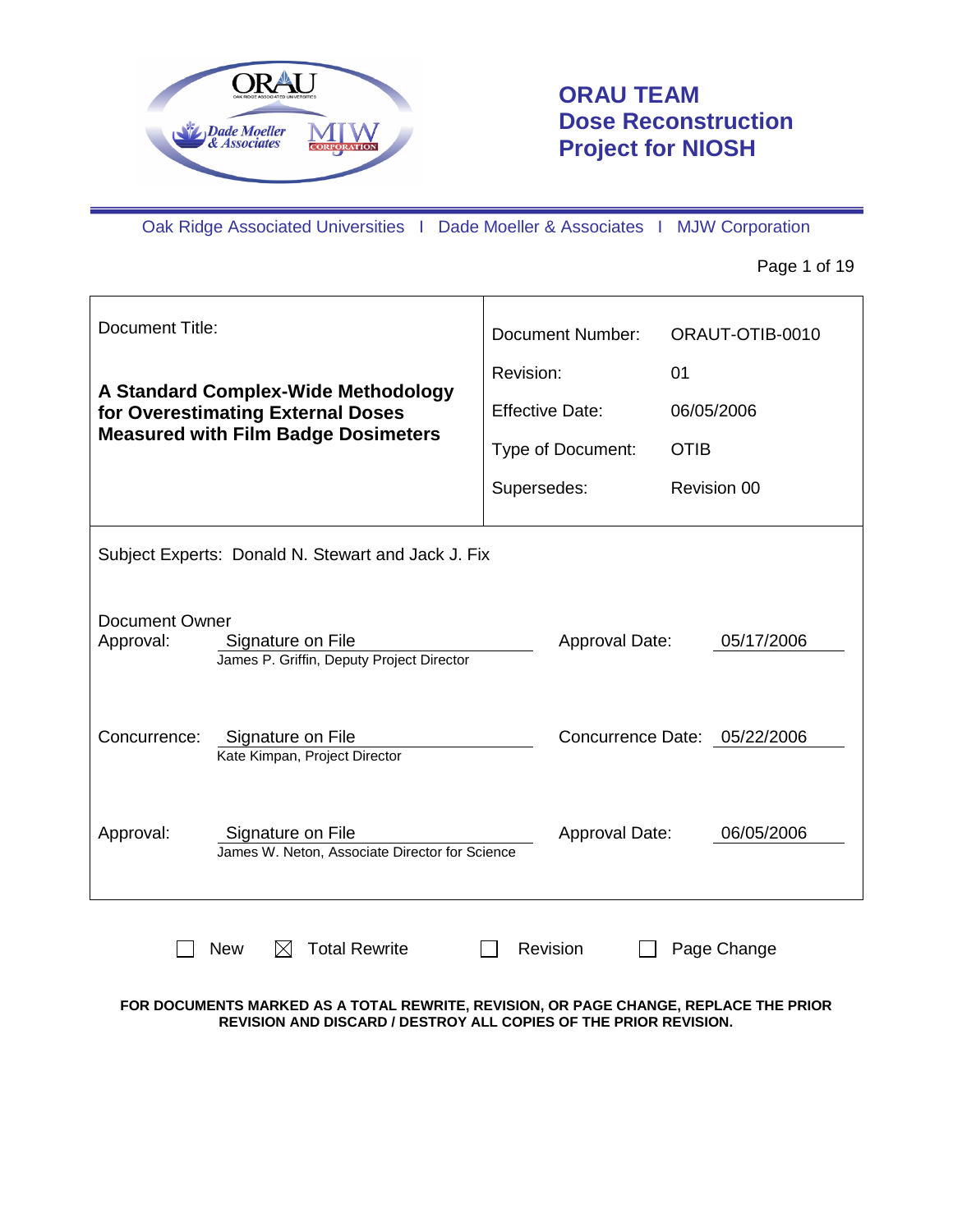| Document No. ORAUT-OTIB-0010 | ⊦No. 01  | <b>Effective Date:</b> | Page  |
|------------------------------|----------|------------------------|-------|
|                              | Revision | 06/05/2006             | of 19 |

## **PUBLICATION RECORD**

| <b>EFFECTIVE</b><br><b>DATE</b> | <b>REVISION</b><br><b>NUMBER</b> | <b>DESCRIPTION</b>                                                                                                                                                                                                                                                                                                                                                                                                                                                                                                                                  |
|---------------------------------|----------------------------------|-----------------------------------------------------------------------------------------------------------------------------------------------------------------------------------------------------------------------------------------------------------------------------------------------------------------------------------------------------------------------------------------------------------------------------------------------------------------------------------------------------------------------------------------------------|
| 01/12/2004                      | 00                               | New Technical Information Bulletin for a Standard Complex-Wide<br>Correction Factor for Overestimating External Doses Measured with<br>Film Badge Dosimeters. First approved issue. Initiated by Donald N.<br>Stewart.                                                                                                                                                                                                                                                                                                                              |
| 06/05/2006                      | 01                               | Constitutes rewrite of document as a result of biennial review.<br>Incorporates resolution of S. Cohen & Associates final draft<br>comments contained in "The Review of NIOSH/ORAUT Procedures<br>and Methods used for Dose Reconstruction" (ref: letter from John<br>Mauro to David Staudt, dated January 17, 2005). Approved issue of<br>Revision 01. This revision results in no change to the assigned dose<br>and no PER is required. Training required: As determined by the<br>Task Manager. Initiated by Jack J. Fix and Donald N. Stewart. |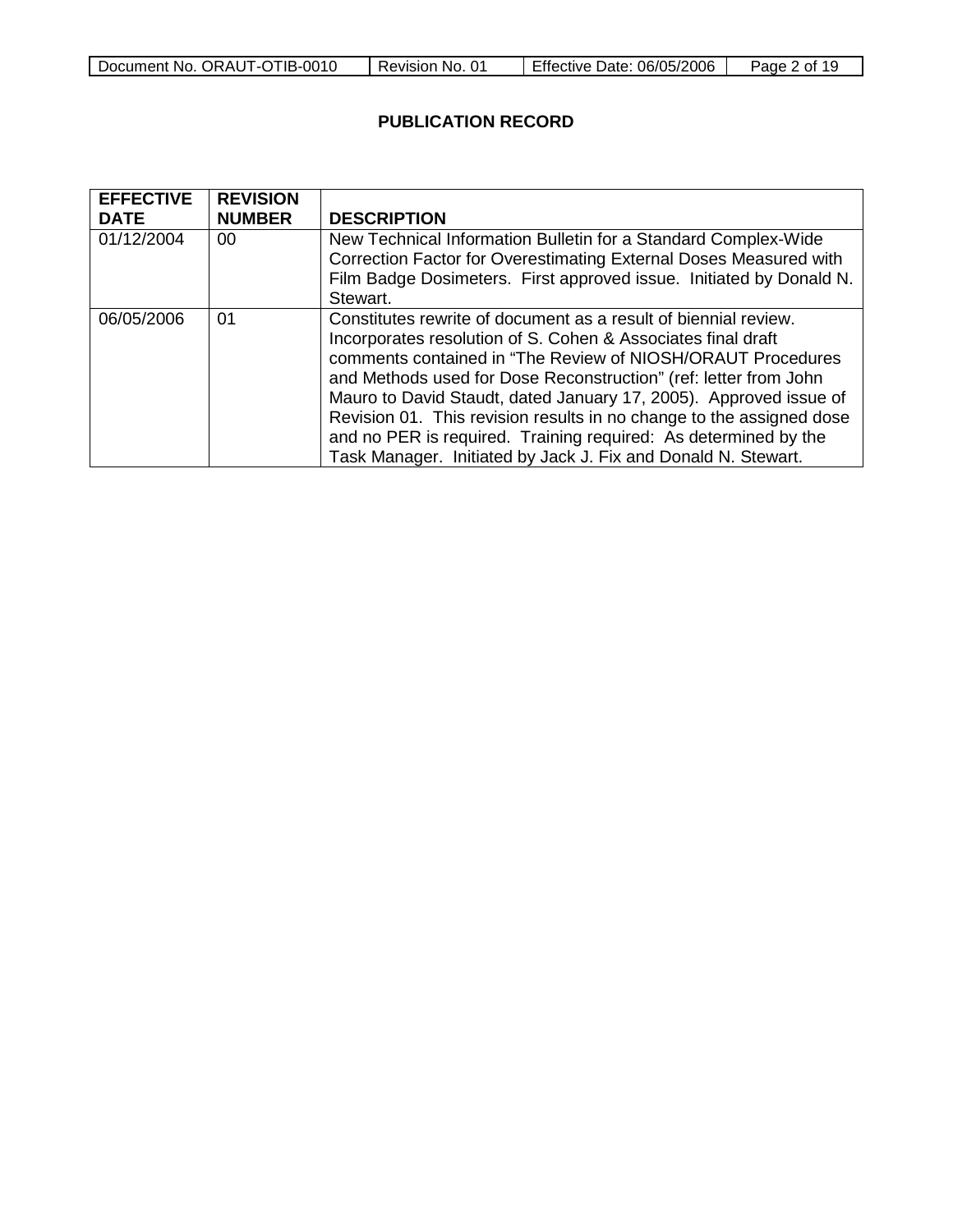| Document No.<br>0010-<br>⊺IB-∖<br>ORAUT-OT | No.<br>Revision | 06/05/2006<br>Effective Date: | Pane<br>Ωt<br>. . |
|--------------------------------------------|-----------------|-------------------------------|-------------------|

# **TABLE OF CONTENTS**

| <b>SECTION</b> | <b>PAGE</b>                                                            |  |
|----------------|------------------------------------------------------------------------|--|
|                |                                                                        |  |
| 1.0            |                                                                        |  |
| 2.0            |                                                                        |  |
| 3.0            | Workplace Characteristics That Preclude Unsupported Application of the |  |
| 4.0            |                                                                        |  |
|                |                                                                        |  |
|                |                                                                        |  |
| A.1            |                                                                        |  |
| A.2            |                                                                        |  |
|                | A.2.2.2<br>A.2.3                                                       |  |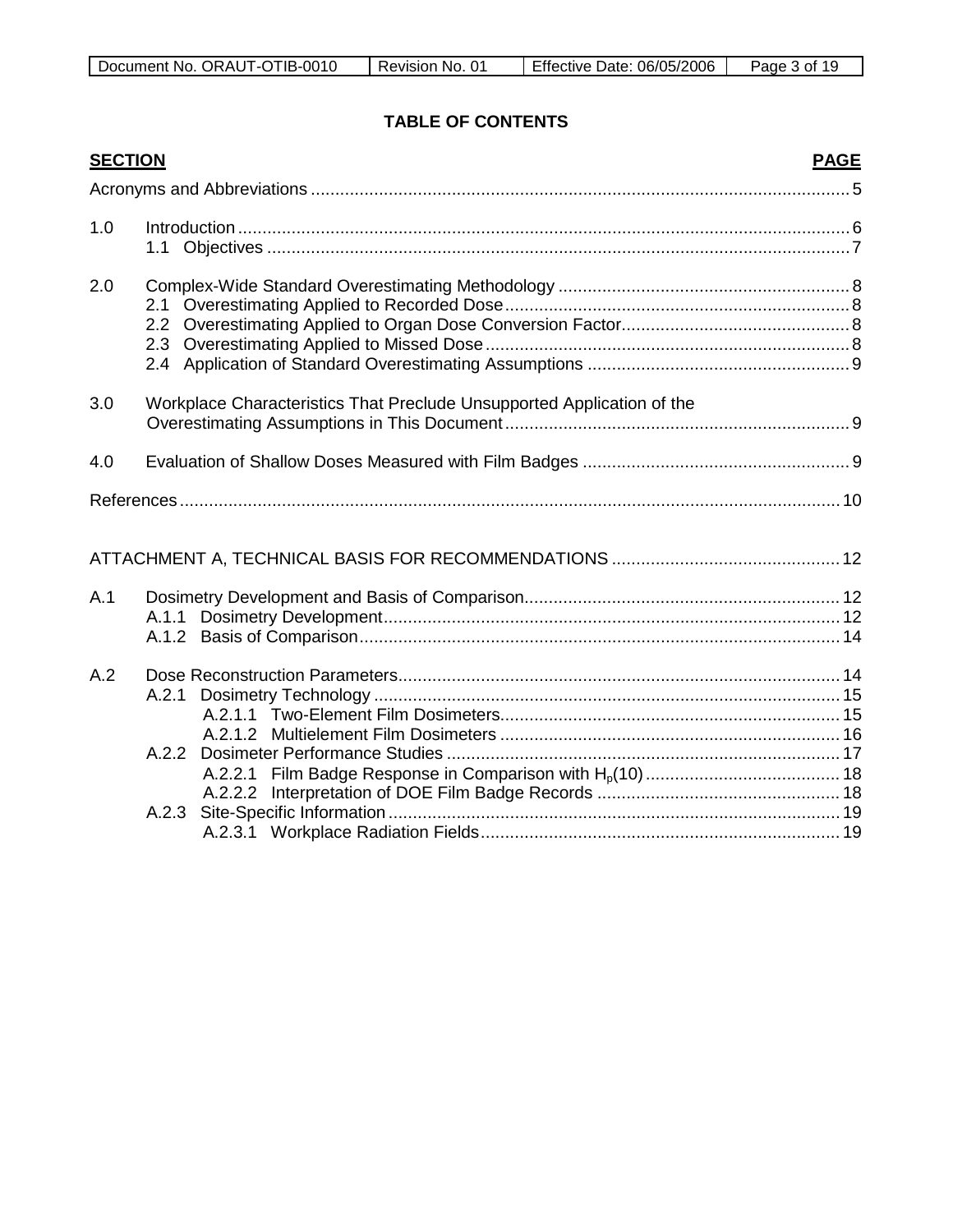| Document No.<br>. ORAUT-OTIB-0010 | 01<br>No.<br>Revision | <b>Effective Date:</b><br>06/05/2006 | 19.<br>Page<br>- of<br>$\prime$ |
|-----------------------------------|-----------------------|--------------------------------------|---------------------------------|

### **LIST OF TABLES**

### **TABLE TITLE PAGE**

| $A-1$ |                                                                           |  |
|-------|---------------------------------------------------------------------------|--|
|       | A-2 Chronology of DOE site improvements to personnel dosimetry systems 13 |  |
|       |                                                                           |  |

### **LIST OF FIGURES**

### **FIGURE TITLE** A-1 Measured two-element dosimeter photon response for AP exposure geometry................................................................................................................................ 16 **PAGE** A-2 Measured deep dose response for Hanford two-element film, multielement film and thermoluminescent dosimeter compared to Hp(10) ................................................... 17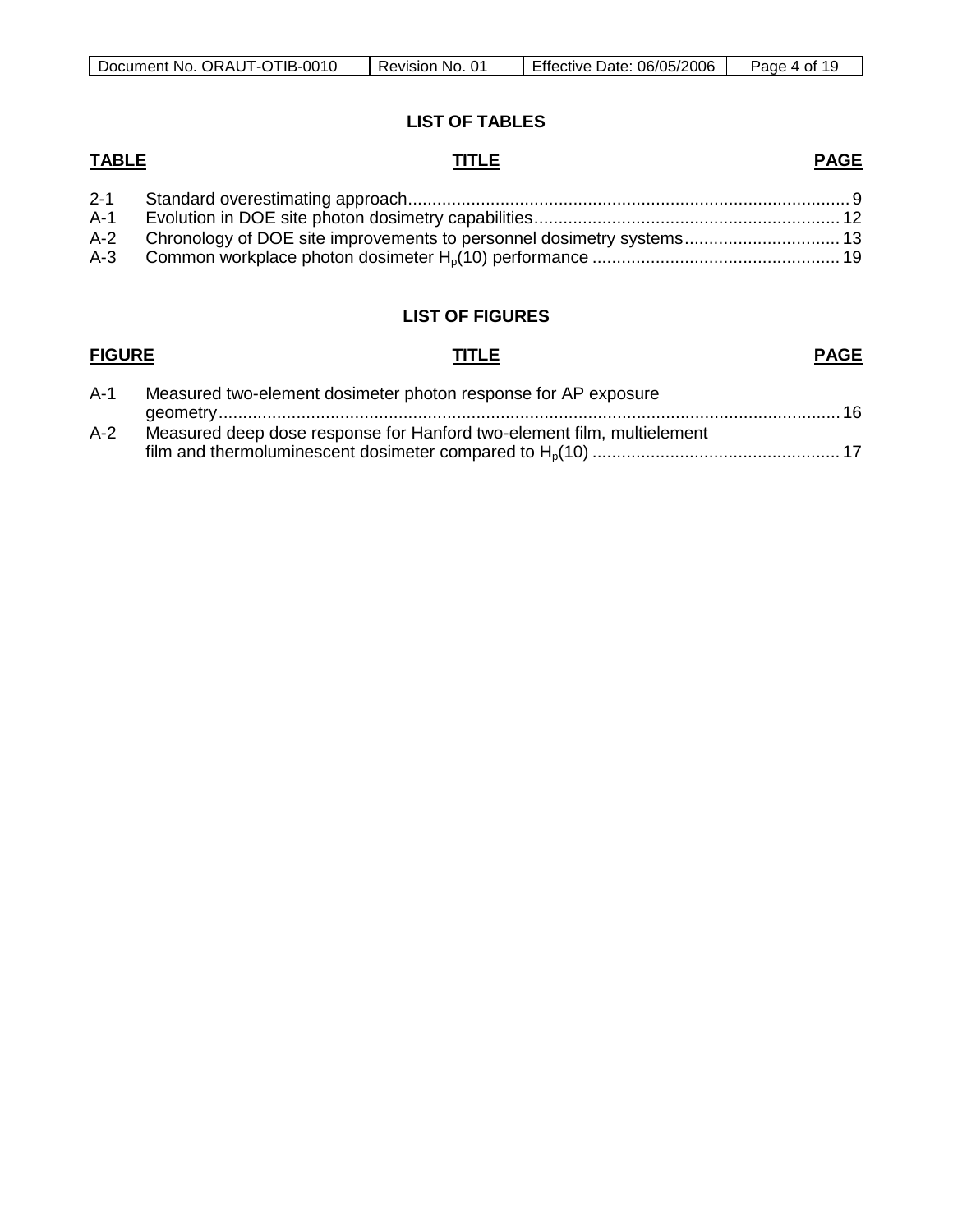## **ACRONYMS AND ABBREVIATIONS**

| AEC           | U.S. Atomic Energy Commission                           |
|---------------|---------------------------------------------------------|
| AP            | anterior-posterior                                      |
| <b>CFR</b>    | Code of Federal Regulations                             |
| cm            | centimeter                                              |
| <b>DCF</b>    | Dose Conversion Factor                                  |
| <b>DOE</b>    | U.S. Department of Energy                               |
| <b>DOELAP</b> | DOE Laboratory Accreditation Program                    |
| <b>INEEL</b>  | Idaho National Environmental and Engineering Laboratory |
| $H_p(d)$      | Personal Dose Equivalent                                |
| keV           | kilovolt-electron                                       |
| LANL          | Los Alamos National Laboratory                          |
| <b>LLNL</b>   | Lawrence Livermore National Laboratory                  |
| <b>MDL</b>    | minimum detection level                                 |
| MED           | Manhattan Engineer District                             |
| MeV           | megavolt-electron                                       |
| mg            | milligram                                               |
| mm            | millimeter                                              |
| mR            | milliroentgen                                           |
| <b>NTS</b>    | <b>Nevada Test Site</b>                                 |
| <b>NVLAP</b>  | National Voluntary Laboratory Accreditation Program     |
| <b>ORNL</b>   | Oak Ridge National Laboratory                           |
| <b>ORAUT</b>  | Oak Ridge Associated Universities Team                  |
| <b>OW</b>     | open window                                             |
| <b>PIC</b>    | <b>Pocket Ionization Chamber</b>                        |
| <b>RFP</b>    | Rocky Flats Plant                                       |
| <b>SRS</b>    | Savannah River Site                                     |
| TIB           | technical information bulletin                          |
| TLD           | thermoluminescent dosimeter                             |
| <b>U.S.C.</b> | <b>United States Code</b>                               |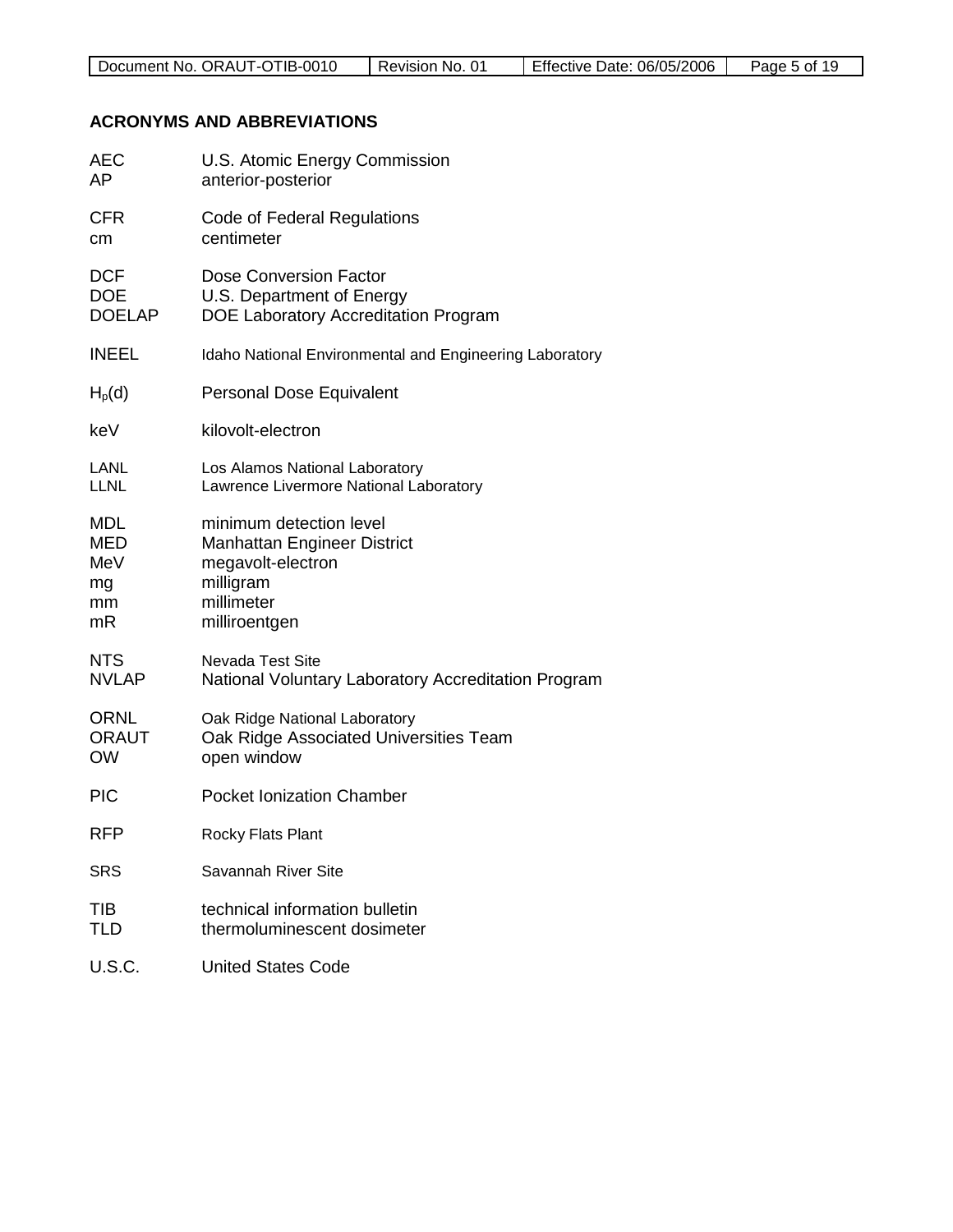| Document No. ORAUT-OTIB-0010 | Revision No. 01 | Effective Date: 06/05/2006 | Page 6 of 19 |
|------------------------------|-----------------|----------------------------|--------------|
|                              |                 |                            |              |

#### **1.0 INTRODUCTION**

Technical information bulletins (TIBs) are not official determinations made by the National Institute for Occupational Safety and Health (NIOSH) but are rather general working documents that provide historic background information and guidance to assist in the preparation of dose reconstructions at particular sites or categories of sites. They will be revised in the event additional relevant information is obtained. TIBs may be used to assist the NIOSH staff in the completion of individual dose reconstructions.

In this document, the word "facility" is used as a general term for an area, building, or group of buildings that served a specific purpose at a site. It does not necessarily connote an "atomic weapons employer facility" or a "Department of Energy [DOE] facility" as defined in the Energy Employees Occupational Illness Compensation Program Act [EEOICPA; 42 U.S.C. § 7384l(5) and (12)]. EEOICPA defines a DOE facility as "any building, structure, or premise, including the grounds upon which such building, structure, or premise is located … in which operations are, or have been, conducted by, or on behalf of, the Department of Energy (except for buildings, structures, premises, grounds, or operations … pertaining to the Naval Nuclear Propulsion Program)" [42 U.S.C. § 7384l(12)]. Accordingly, except for the exclusion for the Naval Nuclear Propulsion Program noted above, any facility that performs or performed DOE operations of any nature whatsoever is a DOE facility encompassed by EEOICPA.

For employees of DOE or its contractors with cancer, the DOE facility definition only determines eligibility for a dose reconstruction, which is a prerequisite to a compensation decision (except for members of the Special Exposure Cohort). The compensation decision for cancer claimants is based on a section of the statute entitled "Exposure in the Performance of Duty." That provision [42 U.S.C. § 7384n(b)] says that an individual with cancer "shall be determined to have sustained that cancer in the performance of duty for purposes of the compensation program if, and only if, the cancer … was at least as likely as not related to employment at the facility [where the employee worked], as determined in accordance with the POC [probability of causation<sup>[1](#page-5-0)</sup>] guidelines established under subsection (c) …" [42 U.S.C. § 7384n(b)]. Neither the statute nor the probability of causation guidelines (nor the dose reconstruction regulation) define "performance of duty" for DOE employees with a covered cancer or restrict the "duty" to nuclear weapons work.

As noted above, the statute includes a definition of a DOE facility that excludes "buildings, structures, premises, grounds, or operations covered by Executive Order No. 12344, dated February 1, 1982 (42 U.S.C. 7158 note), pertaining to the Naval Nuclear Propulsion Program" [42 U.S.C. § 7384l(12)]. While this definition contains an exclusion with respect to the Naval Nuclear Propulsion Program, the section of EEOICPA that deals with the compensation decision for covered employees with cancer [i.e., 42 U.S.C. § 7384n(b), entitled "Exposure in the Performance of Duty"] does not contain such an exclusion. Therefore, the statute requires NIOSH to include all occupationally derived radiation exposures at covered facilities in its dose reconstructions for employees at DOE facilities, including radiation exposures related to the Naval Nuclear Propulsion Program. As a result, all internal and external dosimetry monitoring results are considered valid for use in dose reconstruction. No efforts are made to determine the eligibility of any fraction of total measured exposure for inclusion in dose reconstruction. NIOSH, however, does not consider the following exposures to be occupationally derived:

- Radiation from naturally occurring radon present in conventional structures
- Radiation from diagnostic X-rays received in the treatment of work-related injuries

<span id="page-5-0"></span> $1$  The U.S. Department of Labor is ultimately responsible under the EEOICPA for determining the POC.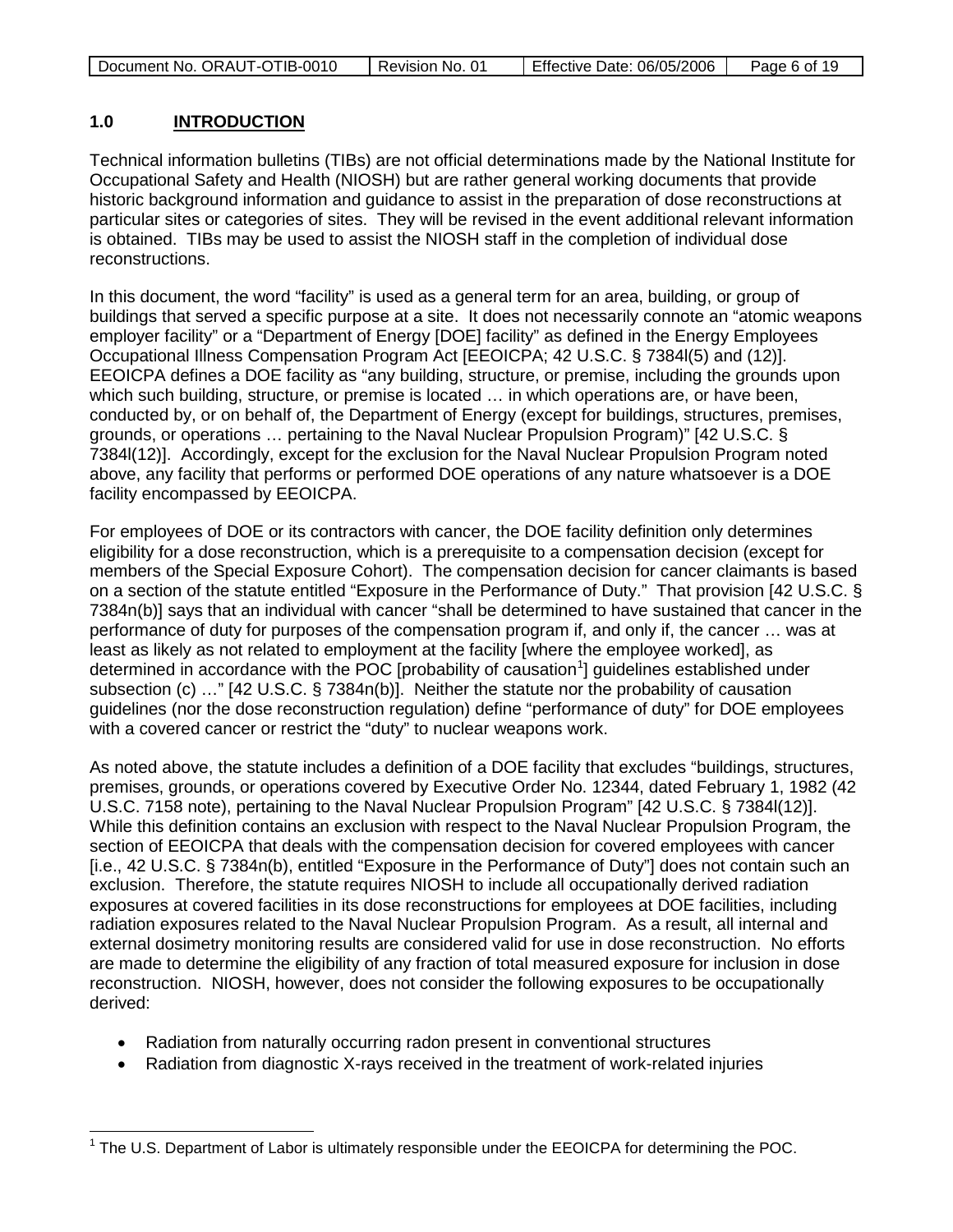| Document No. ORAUT-OTIB-0010 | Revision No. 01 | Effective Date: 06/05/2006 | Page 7 of 19 |
|------------------------------|-----------------|----------------------------|--------------|
|                              |                 |                            |              |

The Manhattan Engineer District (MED) and later the U.S. Atomic Energy Commission (AEC) had early responsibility for processing nuclear weapons material. The AEC was superseded in this function briefly by the Energy Research and Development Agency, and then DOE. In this document, "DOE" is used as a term of convenience to mean the Department of Energy and its predecessor agencies.

Essentially all DOE sites followed a similar evolution in external dosimetry technology. Early twoelement film dosimeter designs were followed by multielement film dosimeter designs; thermoluminescent dosimeters (TLDs) replaced film dosimeters from the late 1960s through the early 1980s. Information in this Oak Ridge Associated Universities Team (ORAUT) TIB supports radiation dose estimates for complex-wide cases over the period of photographic film dosimetry beginning in 1950. Uncertainties inherent in applying simplifying overestimating assumptions for film dosimeters are greater than during the later period of TLD use. The use of film dosimetry systems in DOE facilities continued generally through about 1980. Film systems are typically significantly more variable in response to photon radiation. For this reason, dose reconstructors must exercise care in the selection of cases that are processed under the assumptions in this TIB. Case selection will be based on the likelihood that the assumptions applied here provide a claimant-favorable overestimate of dose once site- and case-specific exposure conditions are taken into account. Do not use this TIB for sites at which significant personnel doses could result from the presence of elevated airborne levels of environmental radioactivity.

This TIB is based on the feasibility to formulate reasonable, overestimating, complex-wide assumptions for interpreting recorded photon dose for monitored employees with likely-noncompensable claims. This is due to the high degree of standardization of DOE film-based dosimeter programs. In accordance with the process efficiencies discussed in 42 CFR pt 82, the TIB analysis selected a reasonable overestimate of external radiation dose for cases that are judged likelynoncompensable. This overestimate of the actual dose enables the expeditious processing of likelynoncompensable cases. Accordingly, this TIB should only be used for monitored employees with likely non-compensable claims

### **1.1 OBJECTIVES**

The objectives of this document are to (1) evaluate the degree of standardization of typical DOE film dosimeters and (2) develop a standard methodology for use by the dose reconstructor to assign a dose, based on the recorded dose, that will result in a reasonable overestimate of the organ dose. Information in this document examines the response of film to radiation, the performance of film dosimeters compared to TLDs, and the application of a standard methodology to overestimate doses and to address uncertainties from the following sources:

- Variation in workplace photon radiation fields
- Variation in workplace exposure geometries
- Variation in worker orientation in the workplace, the organ of concern, and the range of values for organ dose conversion factors presented in *External Dose Reconstruction Implementation Guidelines* (NIOSH 2002)

While accounting for these uncertainties, the methodology proposed here takes into account similarities among sites across the DOE complex in the following attributes:

- Similar dose response performance by photon energies among the dosimeters used
- Similar minimum detection levels (MDLs)
- A standard exchange frequency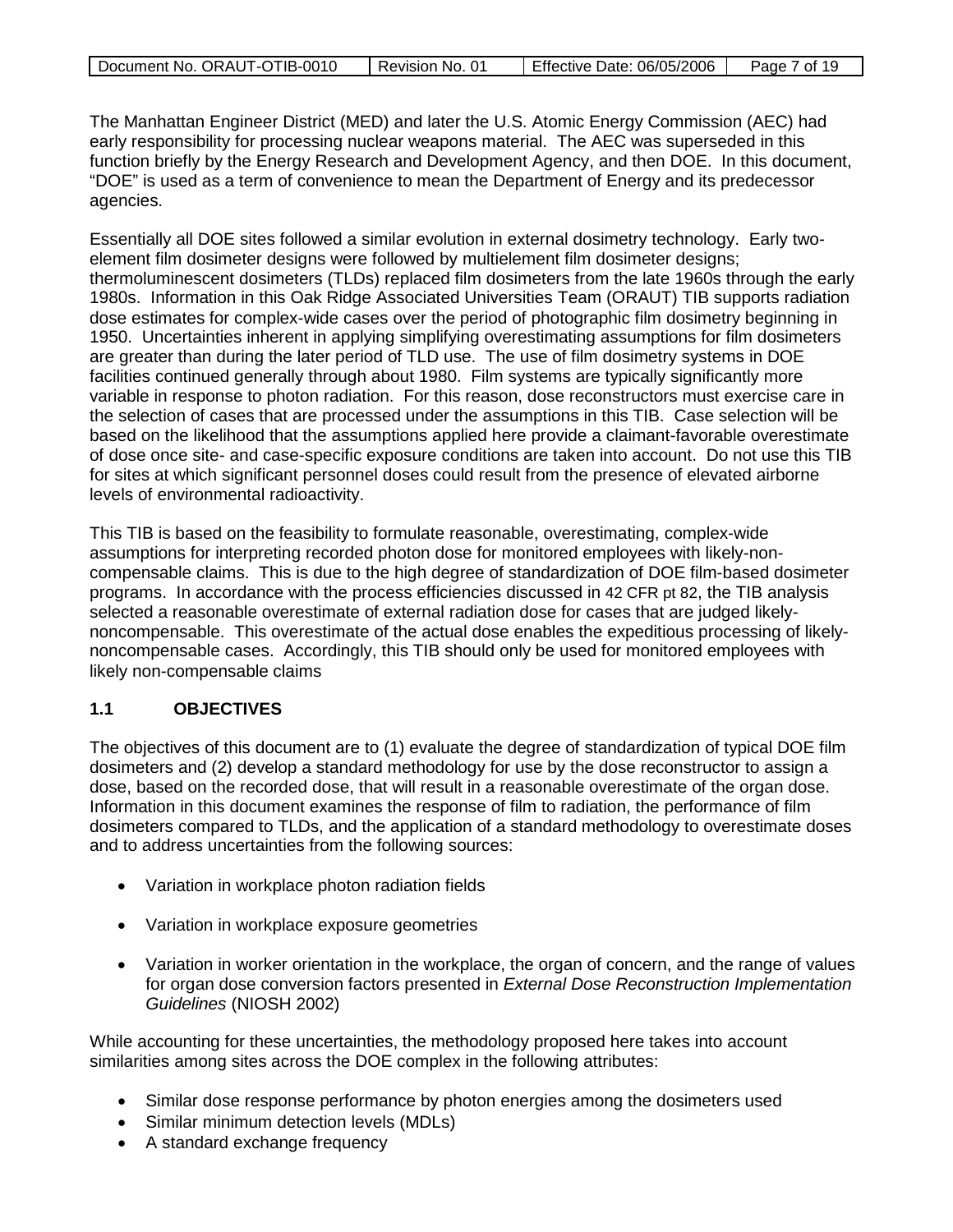| Document No. ORAUT-OTIB-0010 | Revision No. 01 | Effective Date: 06/05/2006 | Page 8 of 19 |
|------------------------------|-----------------|----------------------------|--------------|

The proposed methodology considers variability associated with a large number of program features. The methodology must admit a greater degree of error into any estimate it modifies. The error is permissible as long as it is in the claimant's favor. Specifically, any error must tend to assuredly overestimate rather than to reduce the claimant's probability of causation.

Because the intent is to overestimate the dose for a quick evaluation of the potential for compensability, the proposed methodology is useful only for claims that are judged to be likelynoncompensable. The latest revision of ORAUT-OTIB-0017 (ORAUT 2005) should be used for assignment of shallow doses.

#### **2.0 COMPLEX-WIDE STANDARD OVERESTIMATING METHODOLOGY**

The following sections describe three components of the standard methodology to overestimate the organ dose assigned to a claimant for a likely-noncompensable claim:

- Recorded dose
- Dose Conversion Factor
- Missed dose

Recommendations are provided in the following with supporting information presented in Appendix A.

## **2.1 OVERESTIMATING APPLIED TO RECORDED DOSE**

This TIB recommends a standard overestimating approach that, with a single modifying value applied to the recorded dose, increases the assigned deep dose to claimants to overestimate the actual organ dose. Based on performance testing results described in Appendix A, dose reconstructors should use a modifying factor of 2. The purpose of this factor is to ensure claimant-favorable assigned deep dose by compensating for uncertainty from potential variance in site-specific exposure conditions and calibration practices that, without correction, could have resulted in an underestimated dose.

## **2.2 OVERESTIMATING APPLIED TO ORGAN DOSE CONVERSION FACTOR**

This TIB recommends a standard overestimating approach to select the organ DCF. Use the exposure (R)-to-organ (H<sub>T</sub>) DCF value for the AP geometry for photons of energies between 30 and 250 keV from Appendix B of NIOSH (2002) unless that value is less than 1.0, in which case the DCF will be 1.

## **2.3 OVERESTIMATING APPLIED TO MISSED DOSE**

This TIB recommends a standard overestimating approach to determine the missed dose in accordance with NIOSH (2002) guidance by inputting into IREP, for a lognormal distribution, a parameter #1 value of 0.24 R based on a default limit of detection (LOD) of 0.04 R and a monthly exchange [i.e., 12 \* 0.04)/2]. This recommendation is based on consideration that the sensitivity of the film determines the lowest level of dose that can be detected. A typical value of film sensitivity is 0.5 net optical density units per 400-mR exposure (NRC 1989). This translates to a LOD of between 10 and 20 mR for films with this sensitivity for photons above a few hundred keV (NRC 1989). A review of doses reported by individual site dosimetry programs was done and film badge readings recorded as "< 10 mrem" were noted. However, dose reconstructors should ignore these low values. This review of site dosimetry programs also showed that 1960 is significantly predated by the first year of monthly dosimeter exchange for most sites, and thus the selection of 1960 as the year of first applicability of these recommendations and a default of 12 dosimeter exchanges per year. However, if the dosimetry record indicates the number of "zero" results is greater than 12 exchanges in a year,  $(i.e., such as every 4 weeks = 13 or biweekly = 26, etc.)$  use the larger number of exchanges in the missed dose calculation.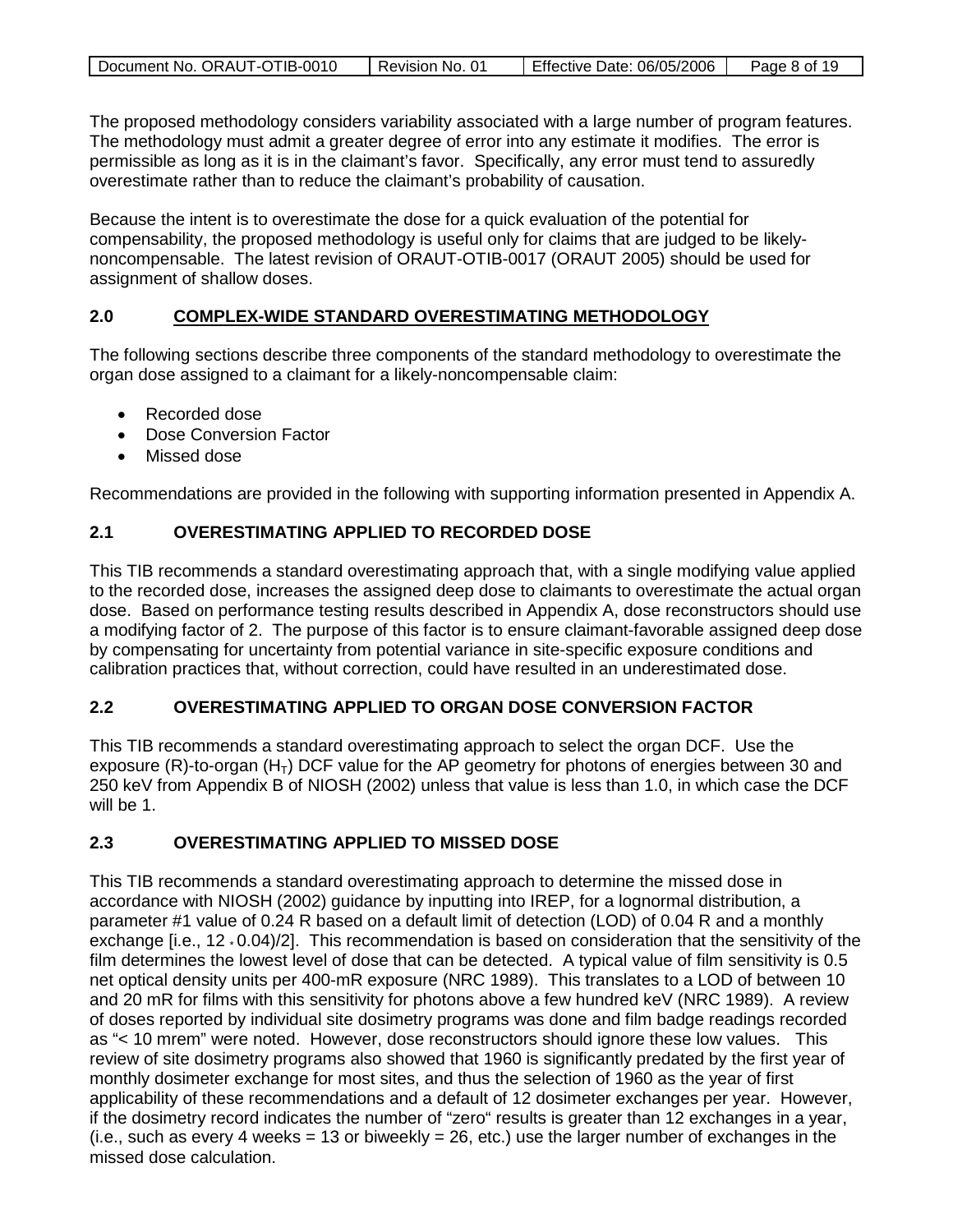| Document No. ORAUT-OTIB-0010 | Revision No. 01 | Effective Date: 06/05/2006 | Page 9 of 19 |
|------------------------------|-----------------|----------------------------|--------------|
|                              |                 |                            |              |

### **2.4 APPLICATION OF STANDARD OVERESTIMATING ASSUMPTIONS**

Table 2-1 lists standard values recommended in Sections 2.1 through 2.3. These values can be applied to recorded doses from film dosimeter data. The assumptions in Table 2-1 support complexwide dose overestimates from 1960 and later for workplaces without significant low-energy photon contributions. Section 3.0 contains examples of such workplaces.

Application of the values in Table 2-1 is based on the period of applicability for the site in question from 1960 until the date of first use of TLDs, as noted in Appendix A, Table A-1. For TLDs, use the guidance in the latest revision of ORAUT (2006a). This guidance should not be applied prior to 1960 without justification because of the potential unreliability of the respective correction factors particularly the site dosimeter exchange frequency, which might have been as often as weekly or even daily in the late 1940s to early 1950s. The response characteristics of film dosimeter systems prior to 1960 are probably similar to the information in this TIB but require further evaluation.

| Table 2-1. Standard overestimating approach. |
|----------------------------------------------|
|----------------------------------------------|

| <b>Parameter</b> | <b>Analysis</b>                                  | <b>Standard overestimating approach</b> |
|------------------|--------------------------------------------------|-----------------------------------------|
| Recorded dose    | Film typically over-responds in workplaces other | Multiply recorded dose by factor of 2,  |
|                  | than noted in Section 6.0.                       | incorporate DCF as described below,     |
|                  |                                                  | and enter as constant value in IREP     |
| <b>DCF</b>       | AP geometry, 100% 30-250 keV photon              | $DCF = \ge 1^a$ (constant)              |
|                  | radiation (exposure)                             |                                         |
| Missed dose      | Zero recorded dose.                              | Lognormal distribution,                 |
|                  |                                                  | IREP parameter #1 = $0.24^b$            |
|                  |                                                  | IREP parameter $#2 = 1.52$              |

a. From Appendix B of NIOSH (2002): a value of 1.0 or the table value (typically assume 100% AP geometry), whichever is greater.

b. Use TBD identified value, if available. Otherwise use this value based on  $(n \cdot 0.04)/2$ , where n = 12.

### **3.0 WORKPLACE CHARACTERISTICS THAT PRECLUDE UNSUPPORTED APPLICATION OF THE OVERESTIMATING ASSUMPTIONS IN THIS DOCUMENT**

Workers in the DOE complex who had significant exposure to low-energy photons might have recorded doses that do not reliably represent actual photon doses in the film badge era. Application of the assumptions presented here is not appropriate unless individual dose reconstruction reports specifically support justification. Examples of workplaces that would typically have spectra with significant low-energy photons include:

- Weapons assembly and disassembly areas
- Plutonium machining areas
- Plutonium processing facilities in areas where the primary hazard is from the product
- Laboratories performing work with plutonium or americium

In addition, dose reconstructors might encounter specific situations where workplace characterization suggests exposure to photons in the lowest energy range (less than 30 keV) or to lower energy photons in the intermediate range, up to 100 keV, which comprise a significant proportion of the dose.

#### **4.0 EVALUATION OF SHALLOW DOSES MEASURED WITH FILM BADGES**

Dose reconstructors should not use this TIB for evaluation of shallow doses. (NOTE: For breast and testicular cancer cases, use this TIB only for calculating the deep dose component.) ORAUT-OTIB-0017, *Interpretation of Dosimetry Data for Assignment of Shallow Dose* (ORAUT 2005) and ORAUT-PROC-0006, *External Dose Reconstruction* (ORAUT 2006b), provides guidance for estimating shallow doses.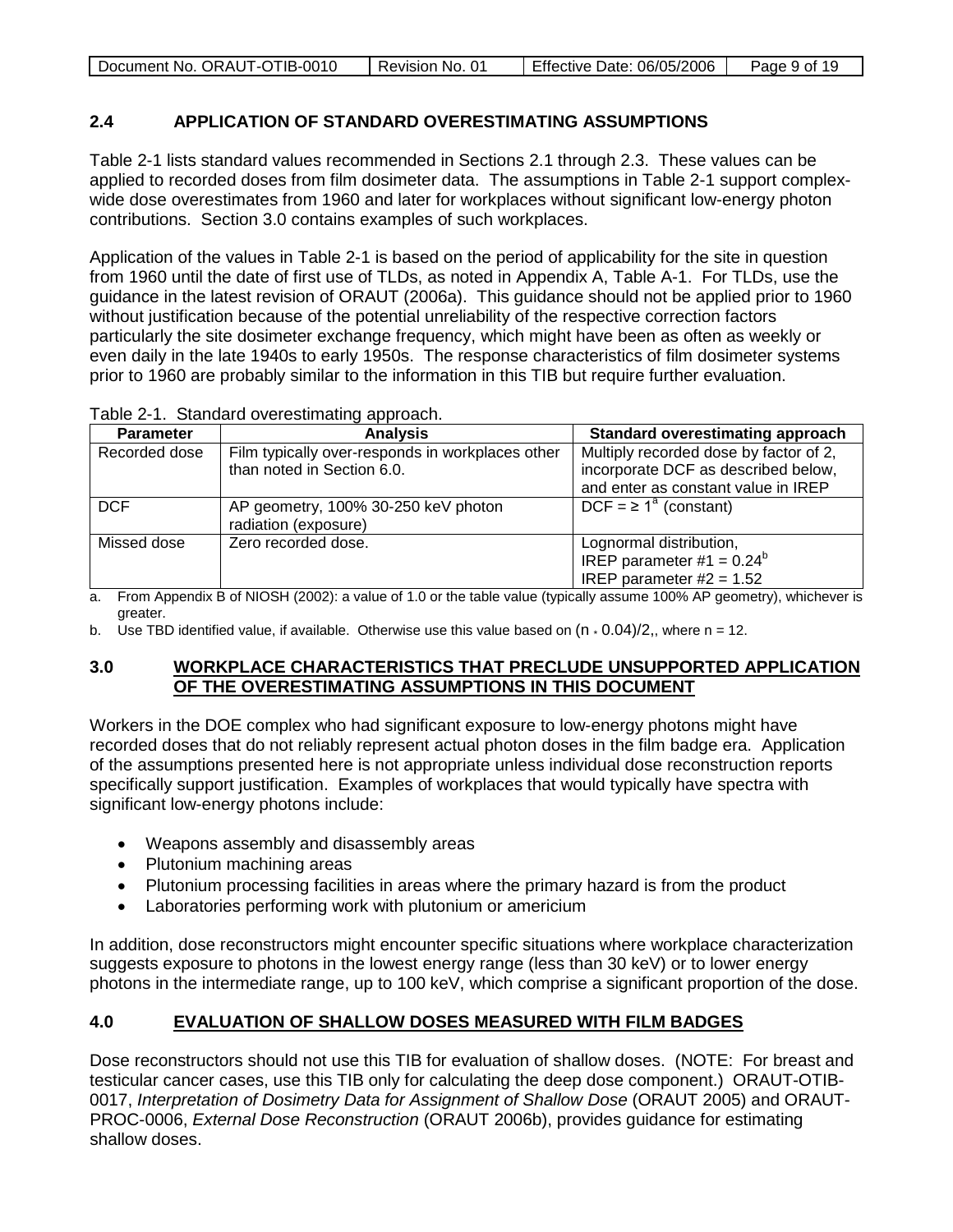| Document No. ORAUT-OTIB-0010 | Revision No. 01 | Effective Date: 06/05/2006 | Page 10 of 19 |
|------------------------------|-----------------|----------------------------|---------------|
|------------------------------|-----------------|----------------------------|---------------|

### **REFERENCES**

- AEC (U.S. Atomic Energy Commission), 1955, "Intercomparison of Film Badge Interpretations," *Isotopics*, volume 2, number 5, pp. 8–23.
- Barber, D. E., 1967, *Standards of Performance for Film Badge Services*, Public Health Service Publication No. 999-RH-20, U.S. Government Printing Office, Washington, D.C.
- Brodsky, A., and R. L. Kathren, 1963, "Accuracy and Sensitivity of Film Measurements of Gamma Radiation - Part 1," *Health Physics*, volume 9, pp. 453–461.
- DOE (U.S. Department of Energy), 1986, *Handbook for the Department of Energy Laboratory Accreditation Program for Personnel Dosimetry Systems*, DOE/EH-0026, Assistant Secretary for Environment, Safety, and Health, Washington, D.C., December.
- Fix, J. J., R. H. Wilson, and W. V. Baumgartner, 1997, *Retrospective Assessment of Personnel Neutron Dosimetry for Workers at the Hanford Site*, PNNL-11196, Battelle Memorial Institute, Pacific Northwest National Laboratory, Richland, Washington, February.
- GE (General Electric), 1954, *Radiation Protection Standards*, HW-25457, Hanford Atomic Products Operation, Richland, Washington, December 15.
- ICRU (International Commission on Radiation Units and Measurements), 1993, *Quantities and Units in Radiation Protection Dosimetry*, Report 51, Bethesda, Maryland.
- Larson, H. V., and W. C. Roesch, 1954, *Gamma Dose Measurement with Hanford Film Badges*, HW-32516, General Electric, Hanford Atomic Products Operation, Richland, Washington, July 21.
- NIOSH (National Institute for Occupational Safety and Health), 2002, *External Dose Reconstruction Implementation Guideline*, OCAS-IG-001, Rev. 1, Office of Compensation Analysis and Support, Cincinnati, Ohio, August.
- NRC (National Research Council), 1989, *Film Badge Dosimetry in Atmospheric Nuclear Tests*, National Academy of Sciences, National Academy Press, Washington, D.C.
- ORAUT (Oak Ridge Associated Universities Team), 2003, *Technical Information Bulletin for a Standard Complex-Wide Conversion/Correction Factor for Overestimating External Doses Measured with Thermoluminescent Dosimeter*, ORAUT-OTIB-0008, Rev. 00, Oak Ridge, Tennessee, January 7.
- ORAUT (Oak Ridge Associated Universities Team), 2005, *Interpretation of Dosimetry Data for Assignment of Shallow Dose*, ORAUT-OTIB-0017, Rev. 00, Oak Ridge, Tennessee, January 11.
- ORAUT (Oak Ridge Associated Universities Team), 2006a, *Technical Information Bulletin for a Standard Methodology for Overestimating External Doses Measured with Thermoluminescent Dosimeter*, ORAUT-OTIB-0008, Rev. 01-B, Oak Ridge, Tennessee.
- ORAUT (Oak Ridge Associated Universities Team), 2006b, *External Dose Reconstruction*, ORAUT-PROC-0006, Rev. 01-B, Oak Ridge, Tennessee.
- Pardue, L. A., N. Goldstein, and E. O. Wollan, 1944, *Photographic Film As a Pocket Radiation Dosimeter,* CH-1553-A-2223, University of Chicago, Metallurgical Laboratory, Chicago, Illinois, April.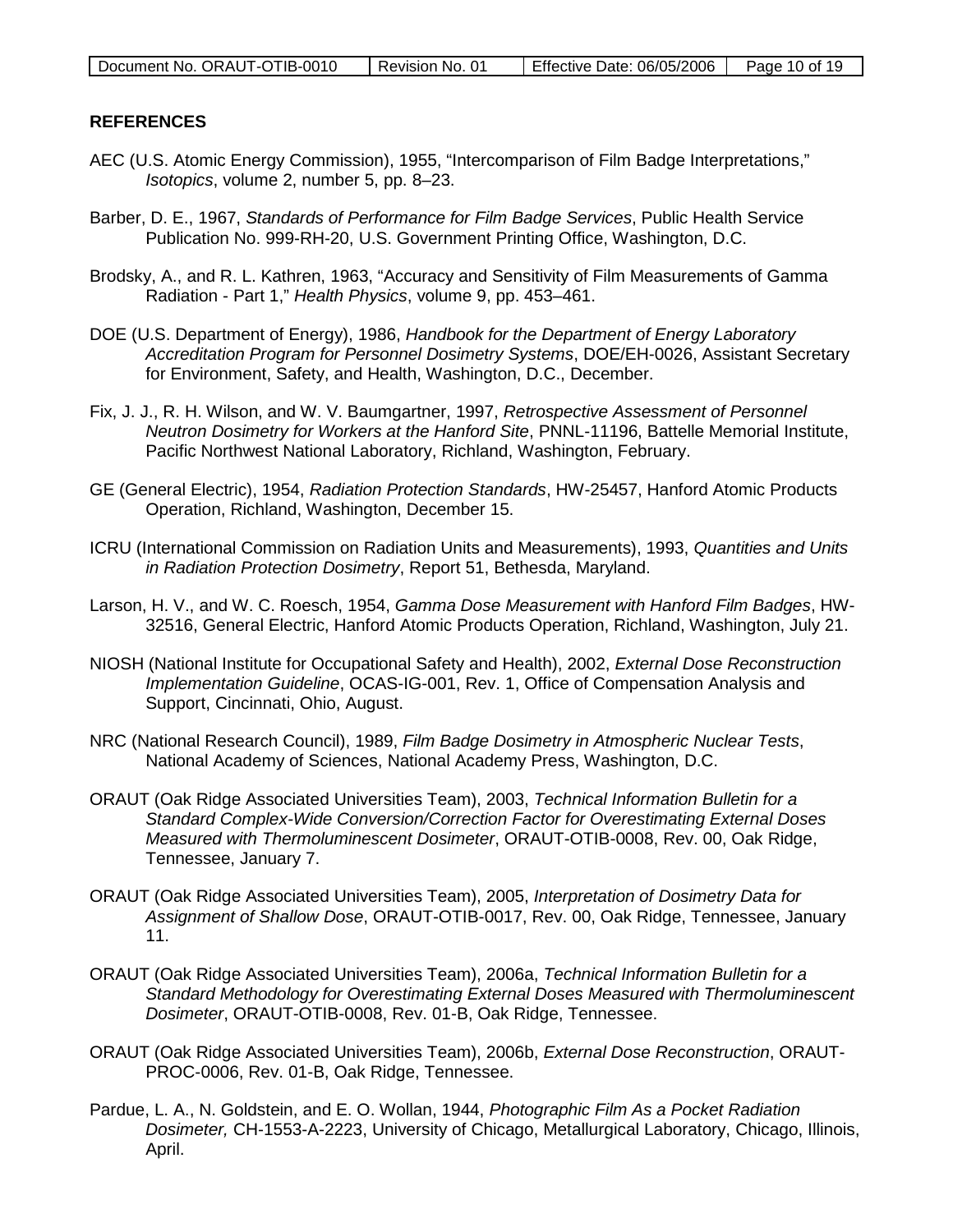| Document No. ORAUT-OTIB-0010 | Revision No. 01 | Effective Date: 06/05/2006 | Page 11 of 19 |
|------------------------------|-----------------|----------------------------|---------------|

- Parker, H. M., 1945, *Comparison of Badge Film Readings at the Metallurgical Laboratories, Clinton Laboratories and the Hanford Engineer Works*, HW-7-3090, Hanford Atomic Products Operation, Richland, Washington, December 7.
- Taylor, G. A., K. W. Crase, T. R. La Bone, and W. H. Wilkie, 1995, *A History of Personnel Radiation Dosimetry at the Savannah River Site*, WSRC-RP-95-234, Westinghouse Savannah River Company, Savannah River Site, Aiken, South Carolina, May.
- Thierry-Chef, I., F. Pernicka, M. Marshall, E. Cardis, and P. Andreo, 2002, "Study of a Selection of 10 Historical Types of Dosimeter: Variation of the Response to Hp(10) with Photon Energy and Geometry of Exposure," *Radiation Protection Dosimetry*, volume 102, number 2, pp. 101–113.
- Thornton, W. T., D. M. Davis, and E. D. Gupton, 1961, *The ORNL Badge Dosimeter and Its Personnel Monitoring Applications*, ORNL-3126, Union Carbide Corporation, Oak Ridge National Laboratory, Oak Ridge, Tennessee.
- Torres, B. A., 2005, *National Voluntary Laboratory Accreditation Program: Ionizing Radiation Dosimetry*, Handbook 150-4, U.S. Department of Commerce, National Institute of Standards & Technology, Washington, D.C.
- Unruh, C. M., H. V. Larson, T. M. Beetle, and A. R. Keene, 1967, *The Establishment and Utilization of Film Dosimeter Performance Criteria*, BNWL-542, Battelle Memorial Institute, Pacific Northwest Laboratory, Richland, Washington.
- Wilson, R. H., 1957, *Reproducibility of Personnel Monitoring Film Densities*, HW-51934, General Electric, Hanford Atomic Products Operation, Richland, Washington.
- Wilson, R. H., 1960, *Detection Level of the Film Badge System*, HW-67697, General Electric, Hanford Atomic Products Operation, Richland, Washington, November 28.
- Wilson, R. H., J. J. Fix, W. V. Baumgartner, and L. L. Nichols, 1990, *Description and Evaluation of the Hanford Personnel Dosimeter Program from 1944 through 1989*, PNL-7447, Battelle Memorial Institute, Pacific Northwest Laboratory, Richland, Washington, September.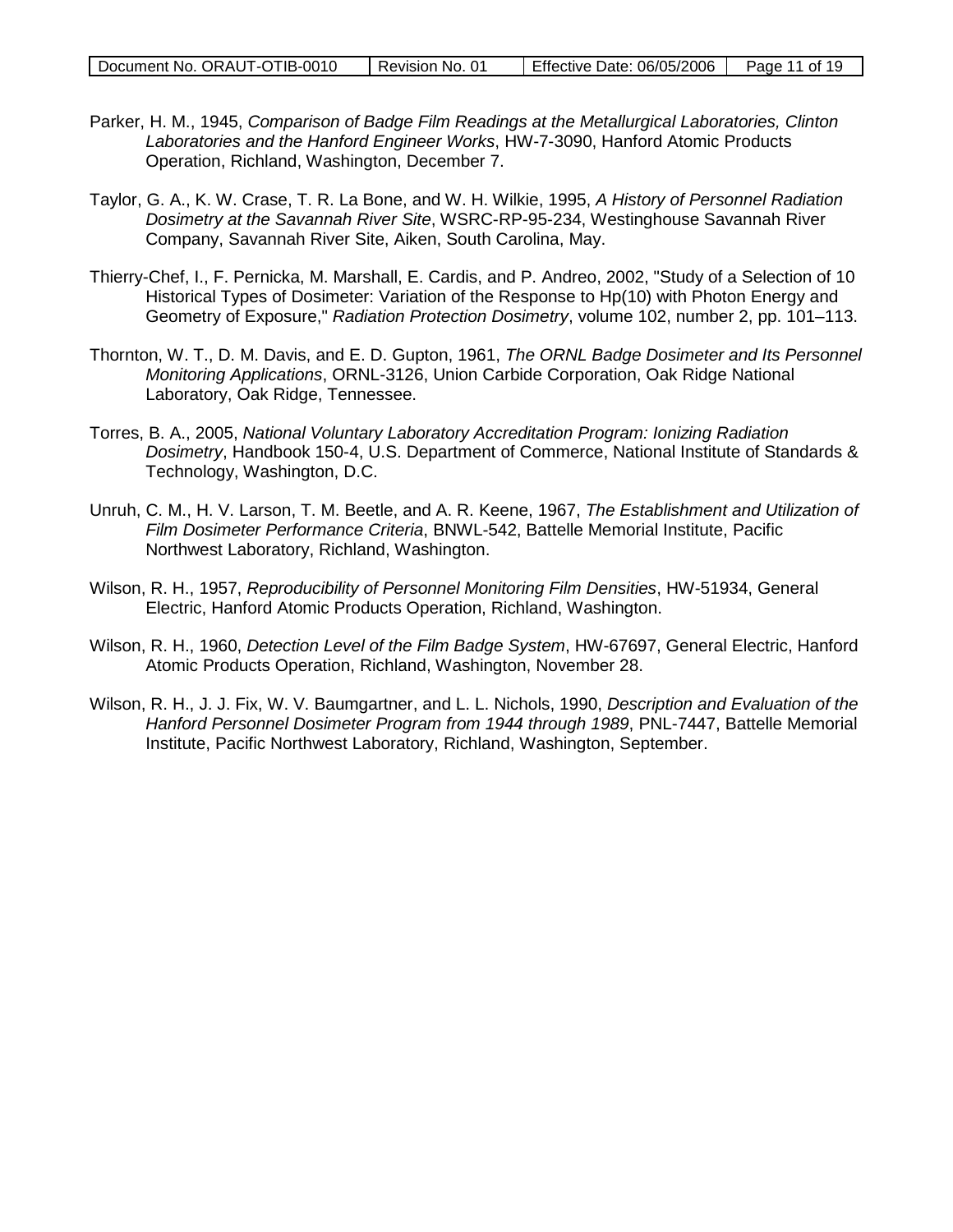### **ATTACHMENT A TECHNICAL BASIS FOR RECOMMENDATIONS Page 1 of 8**

### <span id="page-11-0"></span>**A.1 DOSIMETRY DEVELOPMENT AND BASIS OF COMPARISON**

#### **A.1.1 Dosimetry Development**

DOE sites followed a similar evolution in photon film dosimetry technology to measure photon dose to workers. Two-element film dosimeters were commonly used in the 1940s and were replaced by multielement film dosimeters. Film dosimeters were gradually replaced by thermoluminescent dosimeters (TLDs) in the late 1960s, 1970s, and 1980s. Pocket Ionization Chambers (PICs) have typically been used in addition to personnel dosimeters throughout the years of DOE operations and results from PICs compared with those from TLDs. Table A-1 lists this pattern for DOE sites. These sites, and probably others, basically have equivalent dosimetry technology capabilities for photon radiation. The adequacy of the respective photon dosimetry methods to measure radiation photon dose accurately is determined from response characteristics of the dosimetry technology according to the radiation type, energy, exposure geometry, etc., as described in this section.

|              |                        | Year of first use           |                     |                      |                   |
|--------------|------------------------|-----------------------------|---------------------|----------------------|-------------------|
|              |                        | Photographic film dosimeter |                     | <b>TLD</b>           |                   |
| <b>Site</b>  | Site profile reference | <b>Two-element</b>          | <b>Multielement</b> | <b>Site-specific</b> | <b>Commercial</b> |
| Fernald      | ORAUT-TKBS-0017-6      | 1952                        | 1954                | N.A. <sup>a</sup>    | 1985              |
| Hanford      | ORAUT-TKBS-0006-6      | 1944                        | 1957                | 1972                 | 1995              |
| <b>INEEL</b> | ORAUT-TKBS-0007-6      | 1951                        | 1957                | 1966                 | 1986              |
| $K-25$       | ORAUT-TKBS-0009-6      | 1944                        | 1953                | 1980                 | 1988              |
| <b>LLNL</b>  | ORAUT-TKBS-0035-6      | $1952^{5}$                  | N.A.                | 1969                 | 1985              |
| LANL         | ORAUT-TKBS-0010-6      | (c)                         | 1950                | 1978                 | 1999              |
| Mound        | ORAUT-TKBS-0016-6      | 1943 <sup>d</sup>           | N.A.                | N.A.                 | 1977              |
| <b>NTS</b>   | ORAUT-TKBS-0008-6      | $1951$ <sup>e</sup>         | 1966                | 1970                 | 1987              |
| <b>ORNL</b>  | ORAUT-TKBS-0012-6      | 1944                        | 1953                | 1974                 | 1988              |
| Pantex       | ORAUT-TKBS-0013-6      | $1951^{\circ}$              | (c)                 | 1973                 | 1980              |
| Portsmouth   | ORAUT-TKBS-0015-6      | 1954                        | N.A.                | 1981                 | 1999              |
| <b>RFP</b>   | ORAUT-TKBS-0011-6      | $1951^9$                    | 1954                | 1969                 | 1983              |
| <b>SRS</b>   | ORAUT-TKBS-0003        | $1951^{\overline{n}}$       | 1959                | 1970                 | 1982              |
| $Y-12$       | ORAUT-TKBS-0014-6      | 1948                        | 1961                | 1980                 | 1988              |

Table A-1. Evolution in DOE site photon dosimetry capabilities.

a. N.A. – not applicable

- b. LLNL used dosimeter capabilities from Lawrence Berkley Laboratory during 1952–1955 prior to implementing its sitespecific system.
- c. LANL used other dosimeter designs prior to 1950.
- d. Mound used dental film initially and then began using the ORNL dosimeter design in February 1949.
- e. LANL was responsible for external dosimetry at NTS in the beginning (1951). Reynolds Electrical & Engineering Company assumed responsibility in 1955.
- f. Pantex used a commercial film service that probably used a multielement film dosimeter after the initial two-element dosimeter; the precise date of change has not been determined.
- g. RFP used dosimeter capabilities from LANL until it implemented a site-specific system.
- h. SRS used dosimeter capabilities from ORNL until it implemented a site-specific system.

Table A-2 lists a more detailed example of the evolution in dosimetry technology for Hanford, INEEL, ORNL, and SRS. This level of detail in the dosimetry design is an important consideration in evaluating the adequacy of the dosimetry technology. Dosimetry technology capabilities that can be inferred from this information include the following: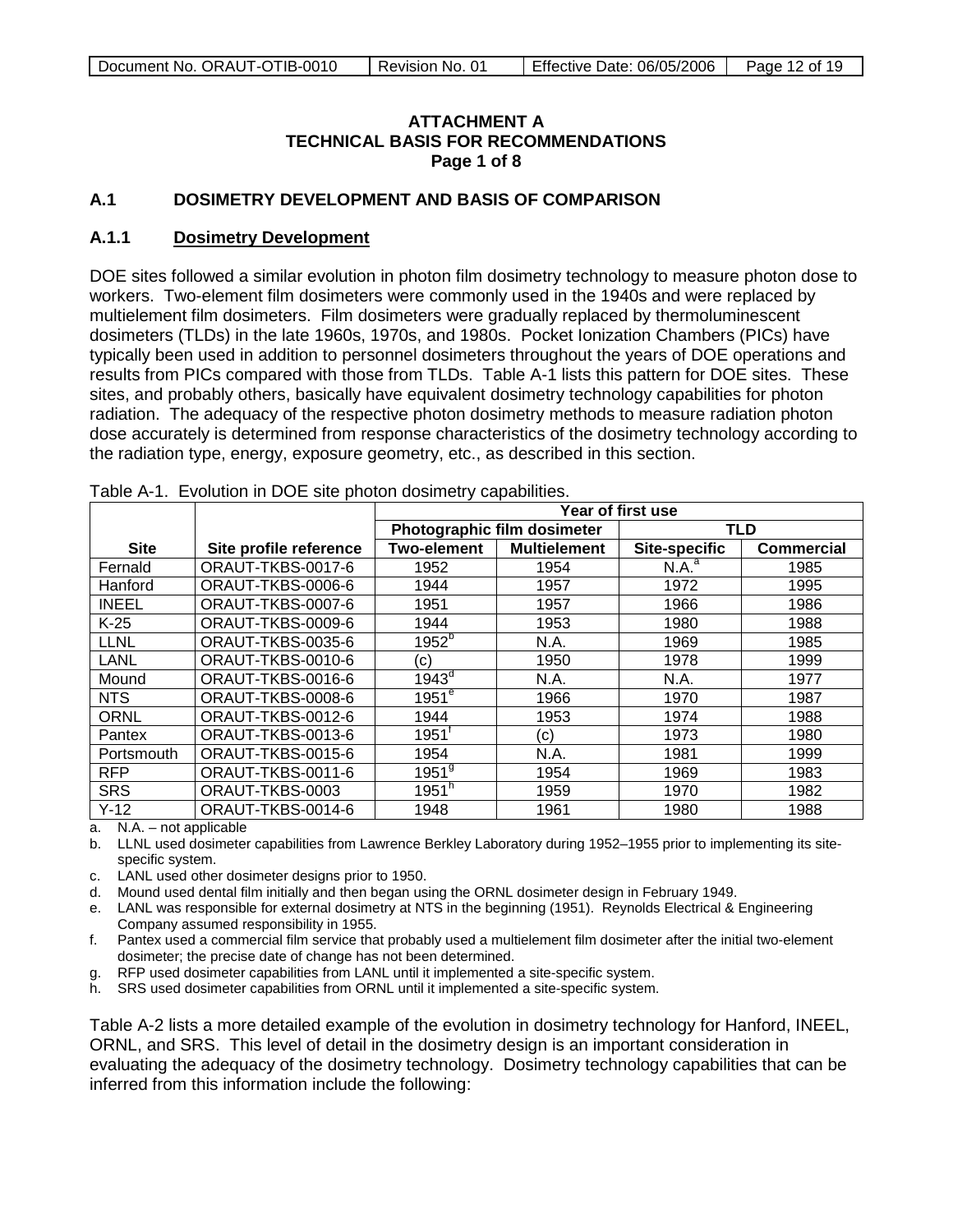### **ATTACHMENT A TECHNICAL BASIS FOR RECOMMENDATIONS Page 2 of 8**

| <b>Period</b>   |           | <b>Dosimeter</b> |             |                       | Density <sup>(a)</sup> | <b>Thickness</b>          |                  |
|-----------------|-----------|------------------|-------------|-----------------------|------------------------|---------------------------|------------------|
| <b>Facility</b> | Start End |                  | material    | <b>Type</b>           | <b>Filters</b>         | (mg/cm <sup>2</sup> )     | (mm)             |
| Hanford         | 1944      | 1944             | <b>PIC</b>  |                       |                        |                           |                  |
|                 | 1944      | 1952             | Film        | DuPont 552            | OW, Ag                 | $-0$ , Ag = 1,050         | $0, Ag = 1$      |
|                 | 1953      | 1956             | Film        | DuPont 552            | OW, Ag                 | $-0$ , Ag = 1,050         | 0, $Ag = 1$      |
|                 | 1957      | 1962             | Film        | DuPont 552            | OW, Al, Ag#1,          | $-0$ ; Al = 132; Ag#1 =   |                  |
|                 |           |                  |             |                       | Ag#2                   | 137; Ag#2 = $1,050$       |                  |
|                 | 1963      | 1971             | Film        | DuPont 558            | OW, Fe, Ta             | $-0$ ; Fe = 20; Ta = 843  | 0, 0.025, 0.5    |
|                 | 1972      | 1995             | <b>TLD</b>  | Five/four chips       | OW, Al, Cd, Sn,        | $-0;379;912;980;912$      | 0.05             |
|                 |           |                  |             |                       | Sn                     |                           |                  |
|                 | 1995      | $\blacksquare$   | <b>TLD</b>  | Harshaw 8825          | OW, pl, Sn, Cu         | $-0; 1,000,$              | 0.64             |
| <b>INEEL</b>    | 1951      | 1956             | Film        | DuPont 552            | OW, Cd                 | $-0$ ; $-1,000$           | 0; 1             |
|                 | 1957      | 1965             | Film        | DuPont 552            | OW, Al, Ag, Cd         | $-0; 175, 203, 950$       |                  |
|                 | 1966      | 1985             | <b>TLD</b>  | Two chips             | OW, AI (Cd)            | $-0$ ; 203 (0; 950)       |                  |
|                 | 1986      | $\blacksquare$   | <b>TLD</b>  | Panasonic 814/<br>808 | Al/plastic (4)         | $-16$ ; 58; 600; 600      |                  |
| <b>ORNL</b>     | 1943      | 1944             | <b>PICs</b> |                       |                        |                           |                  |
|                 | 1944      | 1952             | Film        | DuPont 552            | OW, Cd                 | $-0; -1,000$              | 0; 1             |
|                 | 1953      | 1957             | Film        | DuPont 552            | OW, Pb, Cd, Cu,        | $-0$ ; varies, $-1,000$   |                  |
|                 |           |                  |             |                       | plastic                |                           |                  |
|                 | 1958      | 1979             | Film        | DuPont 552            | OW, AI, Cd,            | $-0$ ; varies, $-1,000$   |                  |
|                 |           |                  |             |                       | plastic                |                           |                  |
|                 | 1980      | 1988             | <b>TLD</b>  | Two chips             | OW (plastic), Al       | $-0;430$                  |                  |
|                 | 1989      |                  | <b>TLD</b>  | Harshaw 8805          | OW, plastic, Cu,       | $-0$ ; 300; 242; $-1,000$ |                  |
|                 |           |                  |             |                       | Teflon                 |                           |                  |
| <b>SRS</b>      | 1951      | 1958             | Film        | DuPont 552            | OW, Cd                 | $-0; -1,000$              | $Cd = 1$         |
|                 | 1958      | 1970             | Film        | DuPont 555            | OW, Al, Ag             | $-0; 540; 1,050$          | $Al = 2; Ag = 1$ |
|                 | 1970      | 1982             | <b>TLD</b>  | Two chips             | OW, AI                 | $-0; 540$                 | $AI = 2$         |
|                 | 1982      |                  | <b>TLD</b>  | Panasonic, UD-        | Mylar, plastic+        | $-0$ ; 300; 300; $-1,000$ | $Pb = 0.7$       |
|                 |           |                  |             | 802                   | mylar, plastic+        |                           |                  |
|                 |           |                  |             |                       | mylar, Pb              |                           |                  |

Table A-2. Chronology of DOE site improvements to personnel dosimetry systems.

a. Density thickness of filtration in holder only. Total density thickness would also include filtration in the dosimeter card and responsive elements.

- Capabilities existed to measure the nonpenetrating or shallow  $[H<sub>0</sub>(0.07)]$  and penetrating or deep  $[H<sub>o</sub>(10)]$  dose with these dosimeter designs.
- The dosimeter designs ensured minimal effect on the penetrating dose component of typical beta radiation nuclides in the workplace because of the 1,000-mg/cm<sup>2</sup> density thickness of the metal filter. This thickness approximates the 1-cm depth in tissue [i.e.,  $H<sub>0</sub>(10)$ ] such that any beta contribution to the dosimeter-calculated deep dose could be considered a true penetrating dose.

The most serious limitation of the two-element film dosimeter designs listed in Table A-2 concern mixed beta/photon radiation fields in which the shallow dose might be significantly in error (typically interpreted dose is too high for the usual uranium calibration and dosimeter over-response to lower energy photons) because of an inability to distinguish between beta and low-energy photon radiation.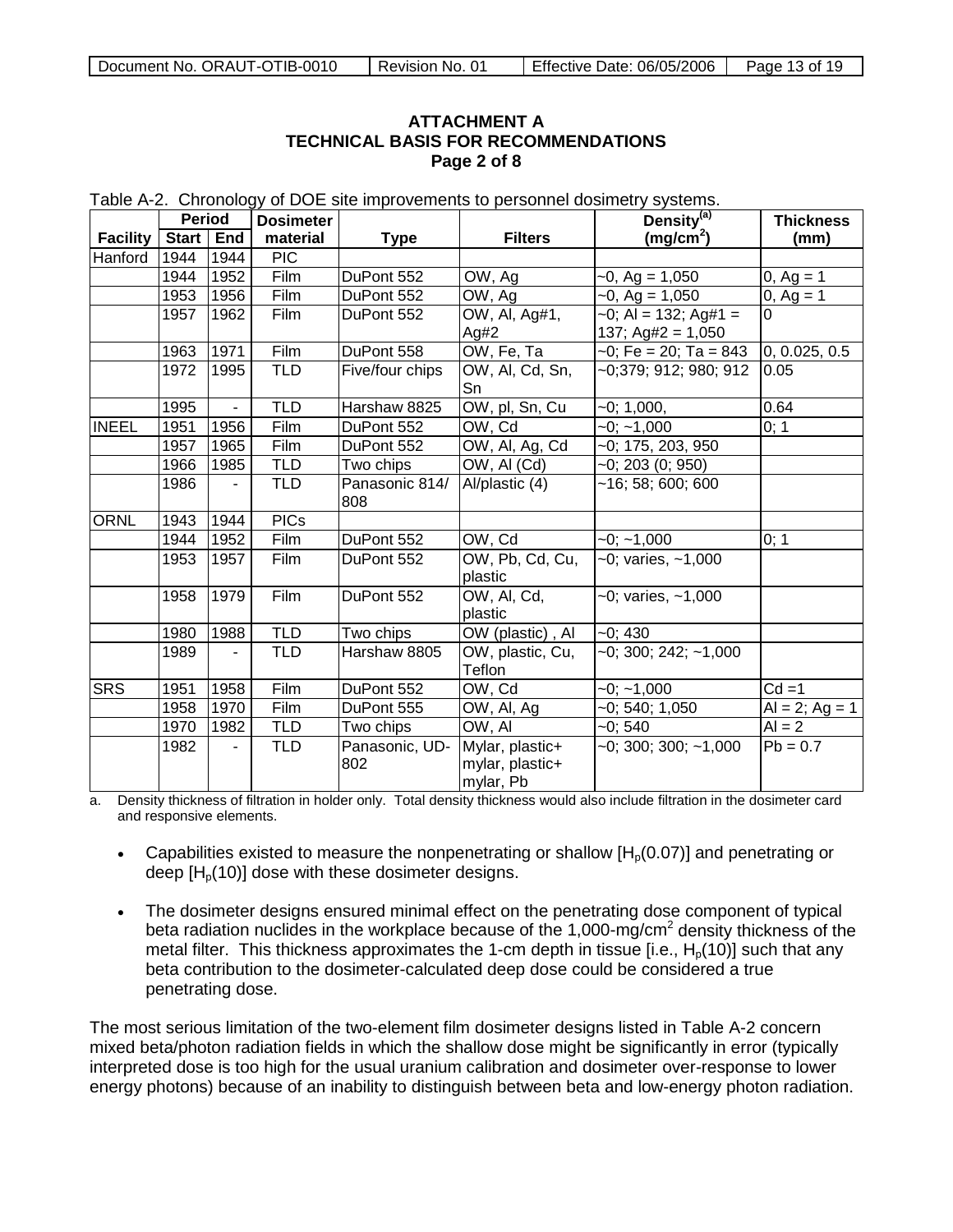### **ATTACHMENT A TECHNICAL BASIS FOR RECOMMENDATIONS Page 3 of 8**

Section A.2.1 describes this limitation, which was the motivating reason for the development of multielement film dosimeters.

#### **A.1.2 Basis of Comparison**

Since the initiation of the MED in the early 1940s, various radiation dose concepts and quantities have been used to measure and record occupational dose. A basis of comparison for reconstruction of dose is the *Personal Dose Equivalent*, H<sub>p</sub>(d), where d identifies the depth (in millimeters) and represents the point of reference for dose in tissue. For weakly penetrating radiation of significance to skin dose,  $d = 0.07$  mm and is noted as  $H<sub>0</sub>(0.07)$ . For penetrating radiation of significance to "wholebody" dose, d = 10 mm and is noted as  $H_p(10)$ . Both  $H_p(0.07)$  and  $H_p(10)$  are the radiation quantities recommended for use by the International Commission on Radiological Units and Measurements as the operational quantities to be recorded for radiological protection purposes (ICRU 1993). In addition,  $H<sub>0</sub>(0.07)$  and Hp(10) are the radiation quantities used in DOE Laboratory Accreditation Program (DOELAP) and National Voluntary Laboratory Accreditation Program (NVLAP) dosimeter performance testing (DOE 1986; Torres 2005).

## **A.2 DOSE RECONSTRUCTION PARAMETERS**

Examinations of the beta and photon (X-ray, gamma ray) radiation type, energy, and geometry of exposure in the workplace, and the characteristics of the respective dosimeter response are relevant to the assessment of bias and uncertainty, respectively, of the original recorded dose in relation to the radiation quantity  $H<sub>0</sub>(10)$ . The bias and uncertainty for current DOE dosimetry systems is well documented for  $H_p(0.07)$  and  $H_p(10)$  under DOELAP. The performance of current dosimeters can be compared with performance characteristics of historical dosimetry systems in the same, or highly similar, facilities or workplaces.

Overall, the accuracy and precision of original recorded individual worker doses and their comparability that dose reconstructors should consider in using NIOSH (2002) guidelines depend on the following (Fix, Wilson, and Baumgartner 1997):

- **Dosimetry technology**, which includes the physical capabilities of the dosimetry system, such as the response to different types and energies of radiation, in particular in mixed radiation fields
- **Calibration** of the respective monitoring systems and similarity of the methods of calibration to sources of exposure in the workplace
- **Workplace radiation fields** at each site/facility, which can include mixed types of radiation, variations in exposure geometries, and environmental conditions
- **Administrative practices** adopted by each site to calculate and record personnel dose based on technical, administrative, and statutory compliance considerations

Each of these dependent factors must be evaluated. For cases requiring a detailed dose estimate, the evaluations must be based on an analysis of site-specific information, which is applied to formulate a realistic best dose estimate. For cases that are probably noncompensable,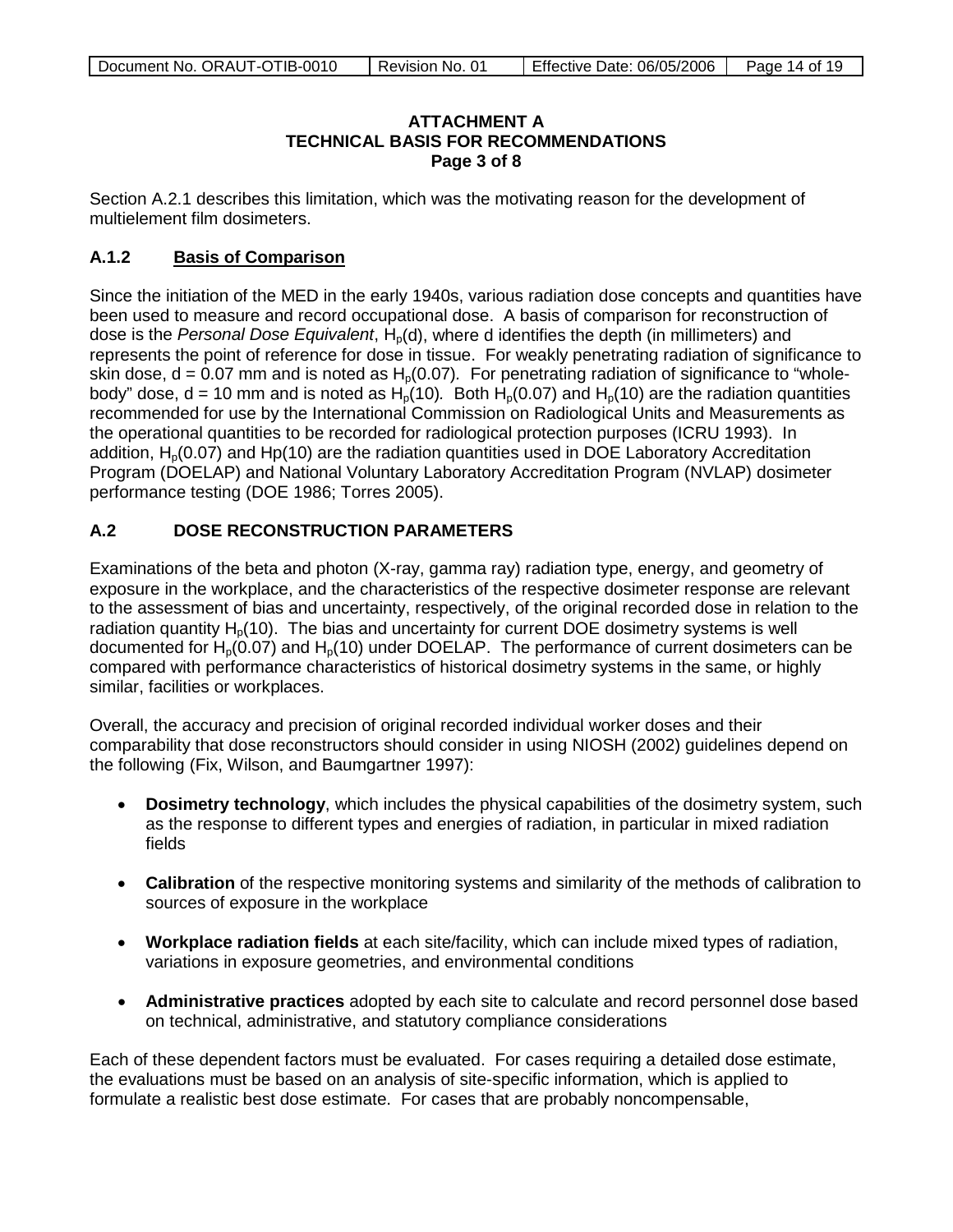### **ATTACHMENT A TECHNICAL BASIS FOR RECOMMENDATIONS Page 4 of 8**

overestimating dose is appropriate, so dose reconstructors can use a modifying factor that increases the recorded deep dose to account sufficiently for variance in site practices. Identifying an appropriate value for this modifying factor is the goal of this document.

#### **A.2.1 Dosimetry Technology**

Personnel film dosimeters used to measure doses to workers from photon radiation were essentially identical at the MED Metallurgical, Clinton, and Hanford laboratories in the early to mid-1940s. Parker (1945) described results of an intercomparison study of dosimeter processing and exposure calculations between these laboratories prior to declaring the Hanford system capable of routine dosimeter processing. Ongoing comparisons of dose interpretation among these MED/AEC sites and other sites occurred through the years (Wilson et al. 1990). The dosimeter exchange frequency gradually lengthened, generally corresponding to the period of regulatory dose controls (GE 1954).

### **A.2.1.1 Two-Element Film Dosimeters**

The two-element dosimeter was based on laboratory studies that identified the preferred element and thickness for a metallic filter to flatten the dosimeter photon energy response at lower energies (Pardue, Goldstein, and Wollan 1944). Pardue, Goldstein, and Wollan recommended selection of a filter of cadmium  $(Z = 47)$  about 1 mm thick to minimize the film energy response and still enable measurement of lower energy photons. The DOE sites used cadmium and other elements such as silver ( $Z = 48$ ) or tin ( $Z = 50$ ) in their designs with essentially the same photon response. The twoelement dosimeter was first used at the University of Chicago (Thornton, Davis, and Gupton 1961). This dosimeter design was adopted for use at ORNL and referred to as the "tin" badge (Thornton, Davis, and Gupton 1961). There appear to have been some refinements in this basic design at ORNL where five design changes occurred (Thornton, Davis, and Gupton 1961) and at LANL by adding filters of lead ( $\overline{Z}$  = 82) and brass (Cu = 29, Zn = 30) to obtain improved capabilities in beta/photon fields and in photon energy resolution. These refined dosimeter designs, using two or three metallic filters, provided improved capabilities for distinguishing between beta and photon radiation (primarily) and, with knowledge of the workplace radiation field, between beta and lower and higher energy photon radiation.

An important feature of the DOE site photon dosimeters was the selection of the type of film to be used. The available film had similar radiation energy response characteristics but its sensitivity to radiation varied (Thornton, Davis, and Gupton 1961). Many sites used film, such as the DuPont 502 type, with a sensitive (lower radiation dose response) and an insensitive (typically accident-level dose response) side to each film packet. In normal practice, only the sensitive side of the film was processed for personnel dose assessment. However, for higher doses and to confirm higher suspicious readings, the insensitive film response could be measured.

The two-element dosimeter design had an open window (OW) to measure nonpenetrating radiation in addition to the filter region with 1 mm of silver, cadmium, or tin. Each metallic filter had a density thickness of approximately 1,000 mg/cm<sup>2</sup>. This selection minimizes the potential for beta radiation to contribute to the interpreted penetrating dose. Only beta radiation with energy greater than about 3 MeV can penetrate the filter and contribute to the interpreted penetrating dose.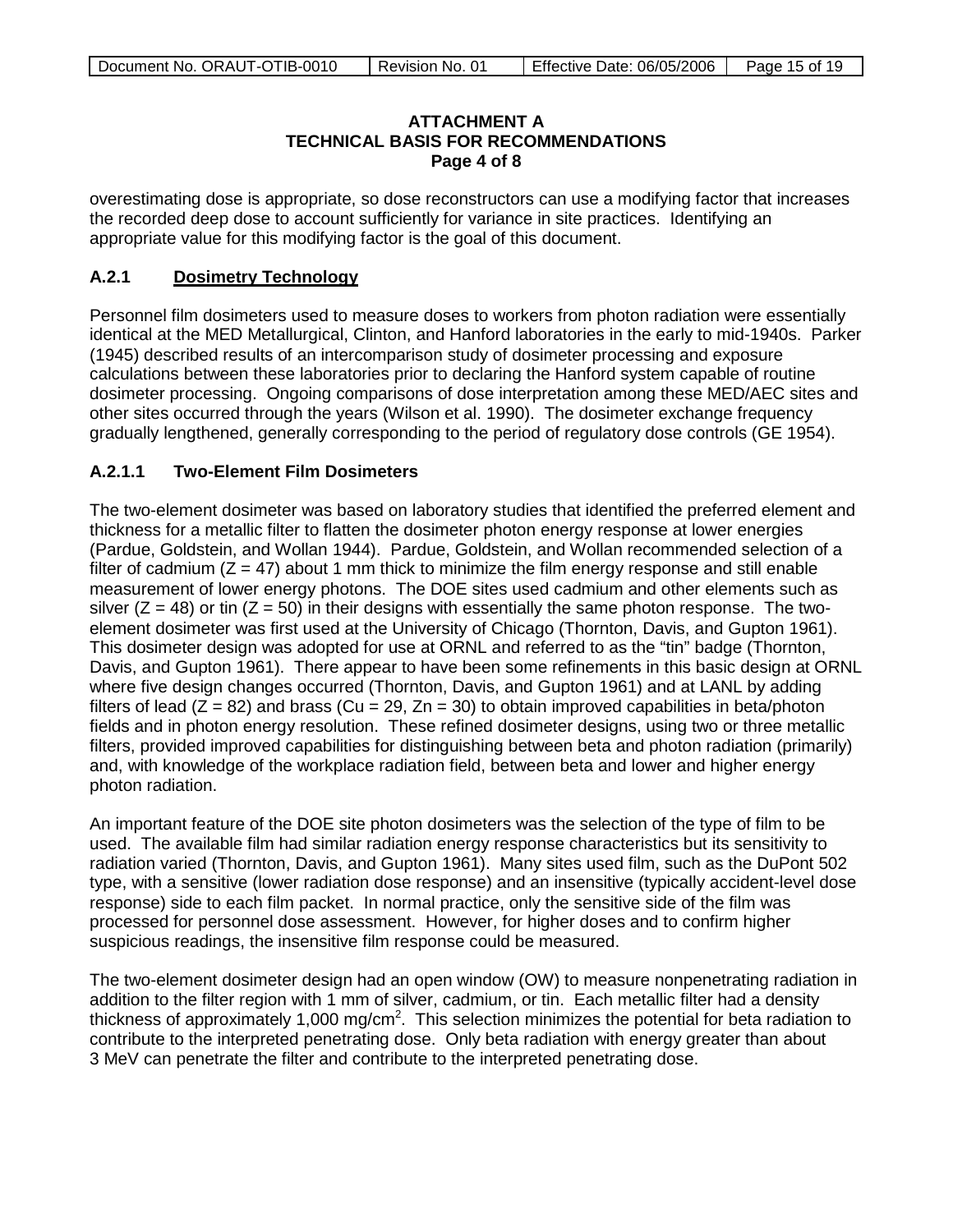### **ATTACHMENT A TECHNICAL BASIS FOR RECOMMENDATIONS Page 5 of 8**

Studies of film dosimeter performance, stability of latent image, etc., were performed during the 1950s (Wilson 1957, 1960). Numerous intercomparison and performance studies were done at the DOE laboratories (AEC 1955; Brodsky and Kathren 1963; Barber 1967; Wilson et al 1990). Figure A-1 shows the laboratory measured anterior-posterior (AP) photon energy response of the two-element dosimeter system in comparison with  $H<sub>0</sub>(10)$ . As indicated in the figure, the film dosimeter OW response shows a significant over-response to lower energy photon radiation. The over-response was so significant operationally that some option was necessary to interpret the dosimeter response based on the anticipated radiation fields in the work environment. The ratio of the OW to the filtered film response was routinely used in dose evaluation (Larson and Roesch 1954); there is reference to using a fraction (e.g., 20%) of the OW response to add to the penetrating dose in facilities with lowenergy photons and no beta radiation (i.e., plutonium facilities) (Fix, Wilson, and Baumgartner 1997; Taylor et al. 1995).



Figure A-1. Measured two-element dosimeter photon response for AP exposure geometry (Pardue, Goldstein, and Wollan 1944; Wilson et al. 1990).

### **A.2.1.2 Multielement Film Dosimeters**

Multielement film dosimeters were developed to provide improved capabilities to measure beta and lower and higher energy photon radiation dose components, particularly in mixed beta and photon radiation fields. Most DOE sites used several site-specific designs. The basic design of the twoelement dosimeter (i.e., open window and 1-mm silver, cadmium, or tin shield) was often incorporated by the sites in the design of the multielement dosimeters. Multielement beta/photon film dosimeters generally consisted of three or four shielded areas and provided substantially improved capabilities for measuring deep dose by flattening the overall response, as shown in Figure A-2. Processing results (i.e., optical density) were recorded for the film response behind each of these filters and an algorithm was used to calculate the dose components.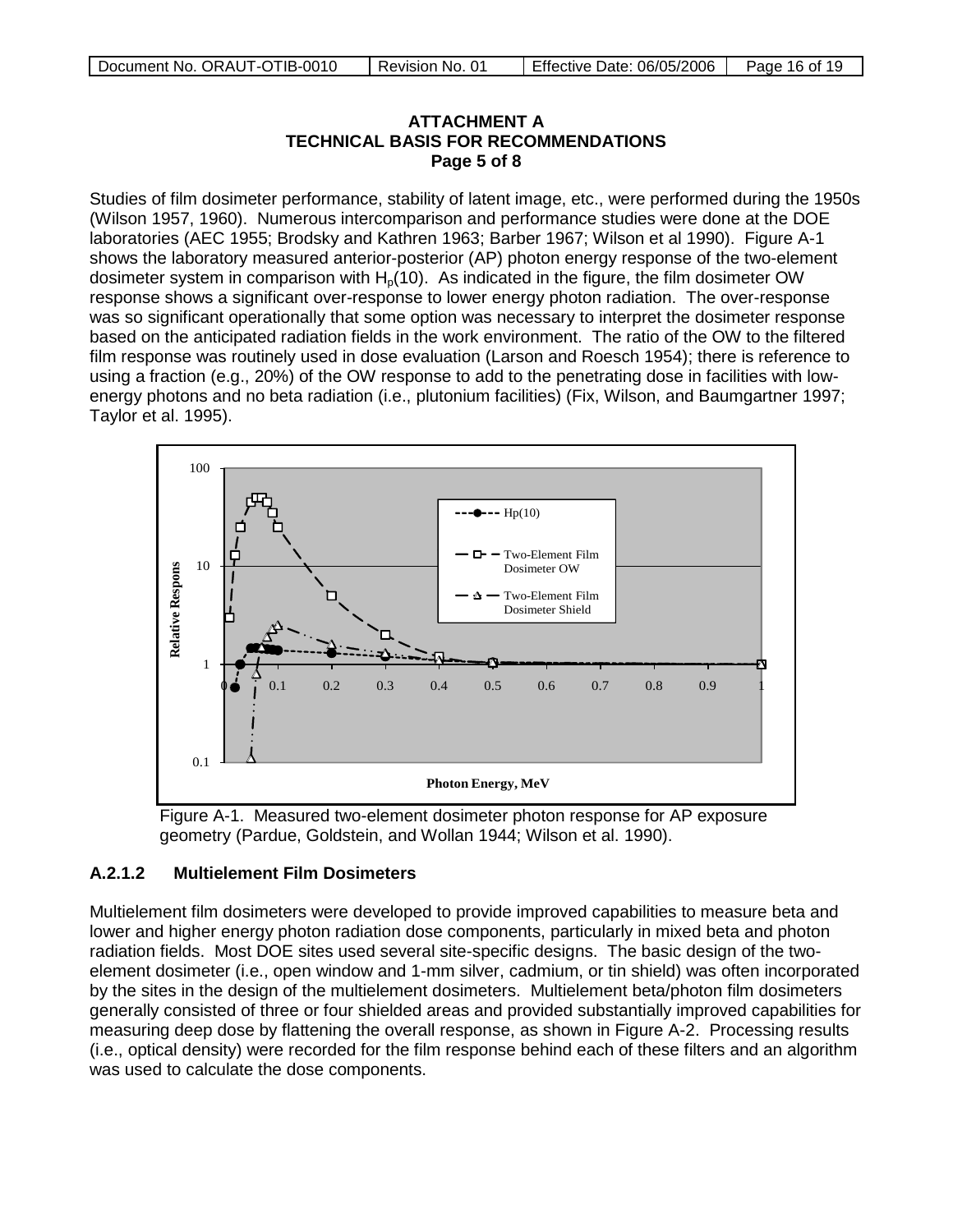### **ATTACHMENT A TECHNICAL BASIS FOR RECOMMENDATIONS Page 6 of 8**

#### **A.2.2 Dosimeter Performance Studies**

Performance testing of personnel dosimetry systems is typically an ongoing activity by the dosimetry service provider and a routine component of dosimeter processing quality control. Well-documented independent performance studies of personnel film dosimeters have been conducted by the AEC (1955), Brodsky and Kathren (1963), Unruh et al. (1967), the U.S. Public Health Service (Barber 1967), the NVLAP, and Thierry-Chef et al. (2002). The combination of these studies involved many laboratories and dosimetry systems. For example, the Public Health Service study involved approximately 2,000 film badges from 25 organizations (Barber 1967). The NVLAP dosimeter performance testing program initiated in the mid-1980s involves essentially all commercial dosimeter service organizations in the United States. Performance testing is typically repeated every 2 years to maintain DOELAP or NVLAP accreditation.



Figure A-2. Measured deep dose response for Hanford two-element film, multielement film, and thermoluminescent dosimeter compared to  $H<sub>0</sub>(10)$  (Wilson et al. 1990).

A simple representation of the measured performance in these studies of dosimeter systems, in the categories of testing, is probably not possible. In addition, it is not possible to represent generally the improved performance associated with the ongoing evolution in dosimetry technology. National Sanitation Foundation Standard No. 16 (Barber 1967) presented upper and lower error factor limits that ranged from about 30% low to about 100% high (i.e., an asymmetric interval that is biased high) for beta and photon (X-ray and gamma) fields, and mixtures of beta and photon radiation. NVLAP and DOELAP testing protocols have varied somewhat, but fundamentally contain a tolerance criterion of bias plus one standard deviation between 0.3 and 0.5 (relative error) in routine beta, photon, and mixed beta/photon test and accident categories determined for 15 test dosimeters submitted in monthly exchanges of five dosimeters per test category for a 3-month period.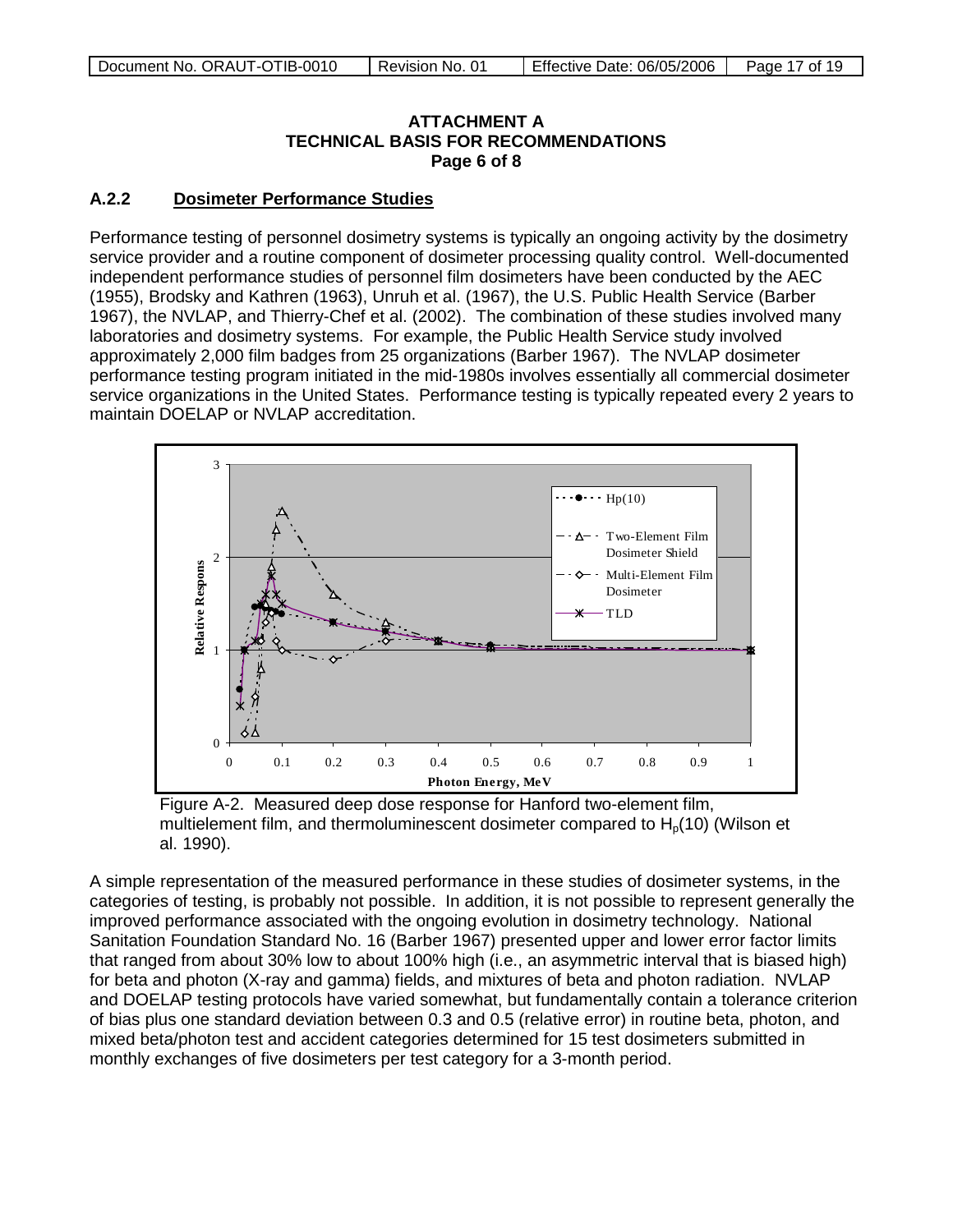### **ATTACHMENT A TECHNICAL BASIS FOR RECOMMENDATIONS Page 7 of 8**

### A.2.2.1 **Film Badge Response in Comparison with H<sub>n</sub>(10)**

As can be seen in Figures A-1 and A-2, the comparison of typical film badge deep dose performance to  $H<sub>0</sub>(10)$  dose demonstrates that the deep dose (1) generally under-responds to photons of energies less than about 60 keV, (2) generally over-responds to photons of higher energies to about 250 keV, and (3) compares well for energies greater than about 250 keV. Figure A-1 shows that for the shallow dose, the OW portion of the two-element film badges over-responds substantially at even very low energies in relation to energies greater than about 250 keV. This over-response is corrected with the compensating design of the multielement film badge as shown in Figure A-2, although somewhat overcompensated in that the deep dose is slightly under-responded to photons between about 100 and about 250 keV. The typical workplace radiation field will contain many different photon energies.

### **A.2.2.2 Interpretation of DOE Film Badge Records**

The predominant concern with regard to interpreting film badge results is the potential deep dose under-response to photons of energies less than about 60 keV. For this reason, dose reconstructors should not apply the dose parameters in this TIB to workplaces with extensive exposure to low-energy photons. Workplace radiation fields that included photons in the less-than-30-keV energy range are probably underestimated by the two-element film badge dosimeter in particular; for this reason, the dose reconstruction report or an appropriate supporting document should discuss assumptions dealing with this dose component, such as with workers who worked directly with plutonium. An early practice was to assign a fraction (20%) of the nonpenetrating dose to the penetrating dose to compensate for the under-response. The dose reconstructor must be aware of site-specific protocols for adjusting OW dose when applying the provisions of this TIB to workplaces with the potential for low-energy photon exposure.

Another concern related to interpreting film badge results is the potential shallow dose over-response in the OW reading to photons of energies typically less than about 250 keV. This is not necessarily of concern for dose reconstruction. The error in this case occurs on the side of the claimant because the film badge result overestimates the shallow dose the energy employee might have received. Dose reconstructors can make adjustments to this overestimated dose component as necessary on a caseby-case basis. An example of a common adjustment, in accordance with ORAUT (2005) is to multiply the OW photon dose response of the two-element dosimeter shown in Figures A-1 and A-2 by 0.6.

The strategy for interpretation of documented film badge results from DOE records can be summarized by the following:

- Shallow or deep dose from photons in the standard energy range of greater than 250 keV can be interpreted as exposure without modification.
- Deep doses for multielement film dosimeter doses can be slightly underpredicted between about 100 keV and about 250 keV.
- Deep dose from photons is not reliably estimated in the lowest energy range, less than 30 keV, and performance around 60 keV is questionable. Workplaces with photons from plutonium are not adequately characterized by the assumptions in this document; therefore,